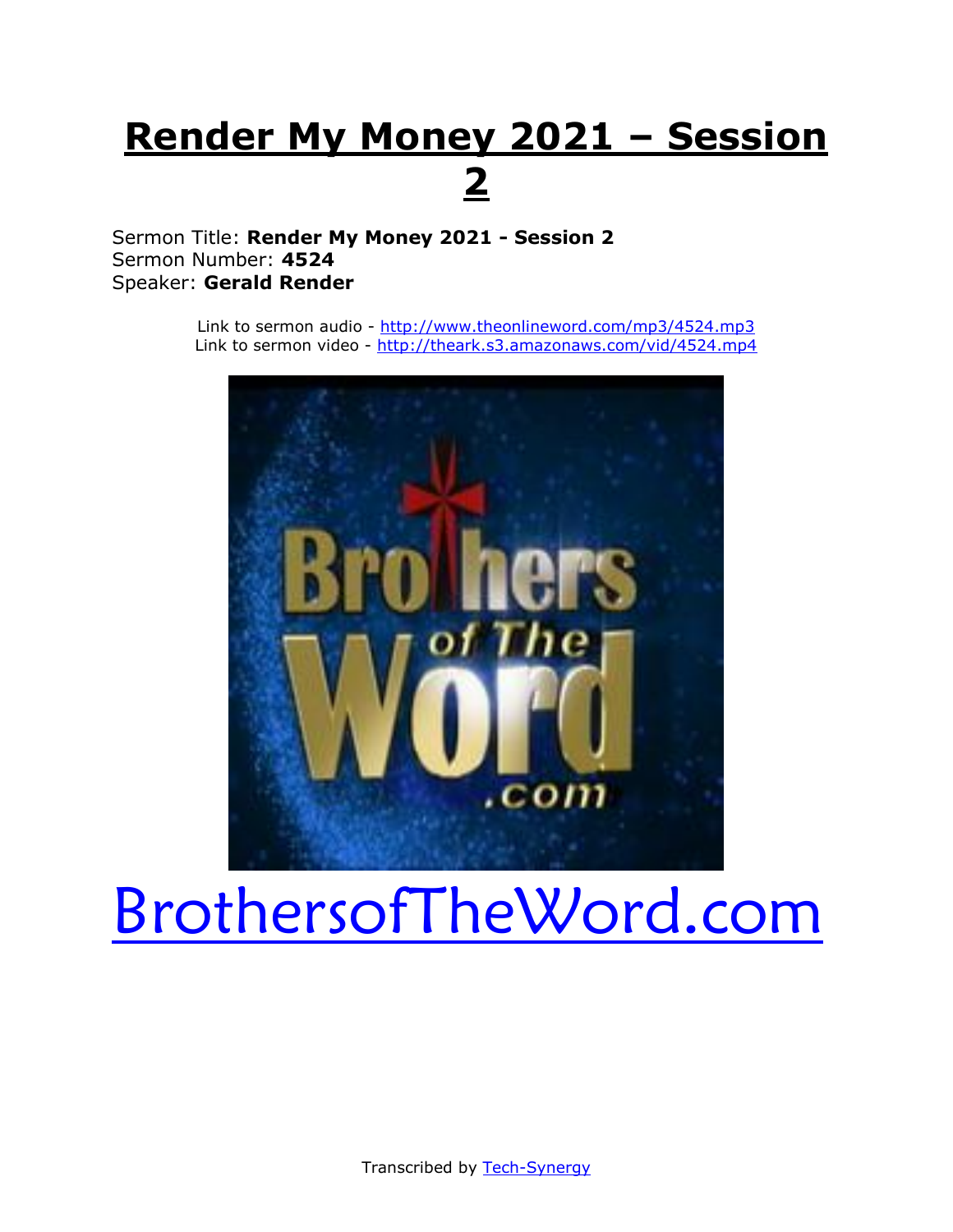Gerald Render: You have to be direct in what you want because if you don't know what you want, you end up with anything.

Female: You are listening to brothersoftheword.com. This is Session 2 of the "Render My Money 2021" series by Gerald Render. This message is number 4524.

(Music Playing: 00:00:14 - 00:00:26)

And now for "Render My Money 2021 – Session 2."

Gerald Render Good evening. I want to welcome everyone to our second series of the Render My Money Financial Class. Last month, we discussed God's will for our finances. We also discussed preparing the financial vision and I want to leave up because that's one of the assignments that I gave was to create a financial vision. How many people just by your short hands create a financial for themselves? Great. Okay. Well, one of the reason I want to make sure this is one of the tools that's really not overlooked by anyone is because the financial vision is one of the most important parts of our financial journey, because the financial vision would tell the universe and also related to tell God what it is exactly we want.

> Now, have you ever noticed if you haven't tried to bless someone and you posed the question, what do you want? Like if you're trying to go to eat and you get what do you want to eat? I don't know. It's really hard and this is a universal principle. It's not just a biblical principle because even if you look in the bible, God always use a positive direction. Let there be light. Be healed. Get up and take up your bed and walk. You have to be direct in what you want and it's the first part, because if you don't know what you want, you end with anything and this tool is one of the most crucial tools that people forget about because they don't write it down and they don't take it seriously.

> So, pull up slide two. I want to make sure and for those to have a goal to be one of the top three students, this is one of things that have to be in my email. Anybody know my email? Nobody? Everybody? It's [archrendermymoney@gmail.com.](mailto:archrendermymoney@gmail.com) You need to have about 12:00 a.m. because excellence is obedience and this is the first part of the discipline of getting your finances in order. So, when you look at this, this is the financial vision that I made up. It was part of my personal financial vision, but it is also just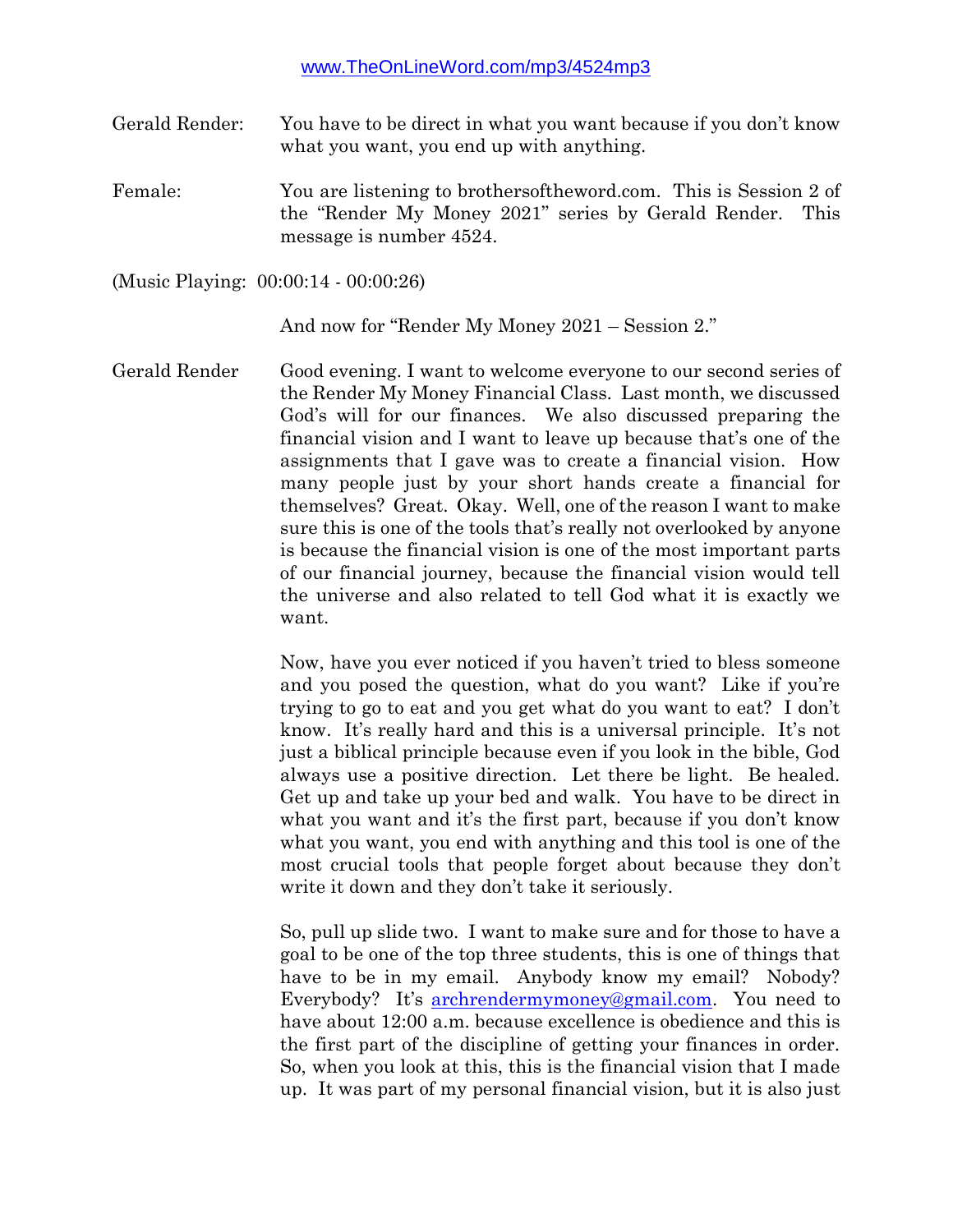one I made up, and what's important about a financial vision? It's not just where you want to go, it's also supposed to tell a lot about, what you care about, and who you are as a person including that financial vision. There should be goals that align with what you think, and you can always change it. You can tweak it a little bit, but the things you think that will allow you to align with to reach your financial vision.

So, if you read this, when it says my first point was to live a healthy and well-balanced life that is pleasing to God. That's really about who I am. I always want to be balanced and never want to be too hot, too low. Balance is great for me. That was the first one. I also want to provide a happy, loving home for my family in a safe community. That's one of the things when I was getting married was really important to me when I was selecting a wife. Could I have a peaceful home? That was more important to me than how well she looked. I did get a pretty wife though. The third thing was to be a good steward over my finances and to help people understand good financial stewardship.

See? knowledge is one thing, but the wisdom is the applied knowledge and a lot of times you will find even if you look back over life is not so much you didn't know what to do because everybody heard the saying save for a rainy day. Don't spend all your money, know when to cut bait. All those things are really the basis of strong financial stewardship. I wanted to be free from financial slavery, debt and the need to consume products, and that's the key one. That is a key one because I was a person and I told a story -- I was a person who was really -- and when I was younger, I really like to consume products. I've told that story before. I bought a new car, take it right off the showroom floor and drove it and put a \$4,000 kit on it, new rims and everything, hand painted my first note, but the revelation of how that did not help my finances and my mother explained it to me and called me a big dummy because she said if you had taken that money and put it towards the car, you could have paid it all and the car would be a lot cheaper. That's the slave. Well, people say "I can't help it." Well, people say "I deserve it" anytime I'm making a purchase.

If it's a purchase you really can't afford, you have been controlled by your money. You're not controlling your money. You've been controlled by your money and credit and your emotions, and that's one of the first things that you have to understand because once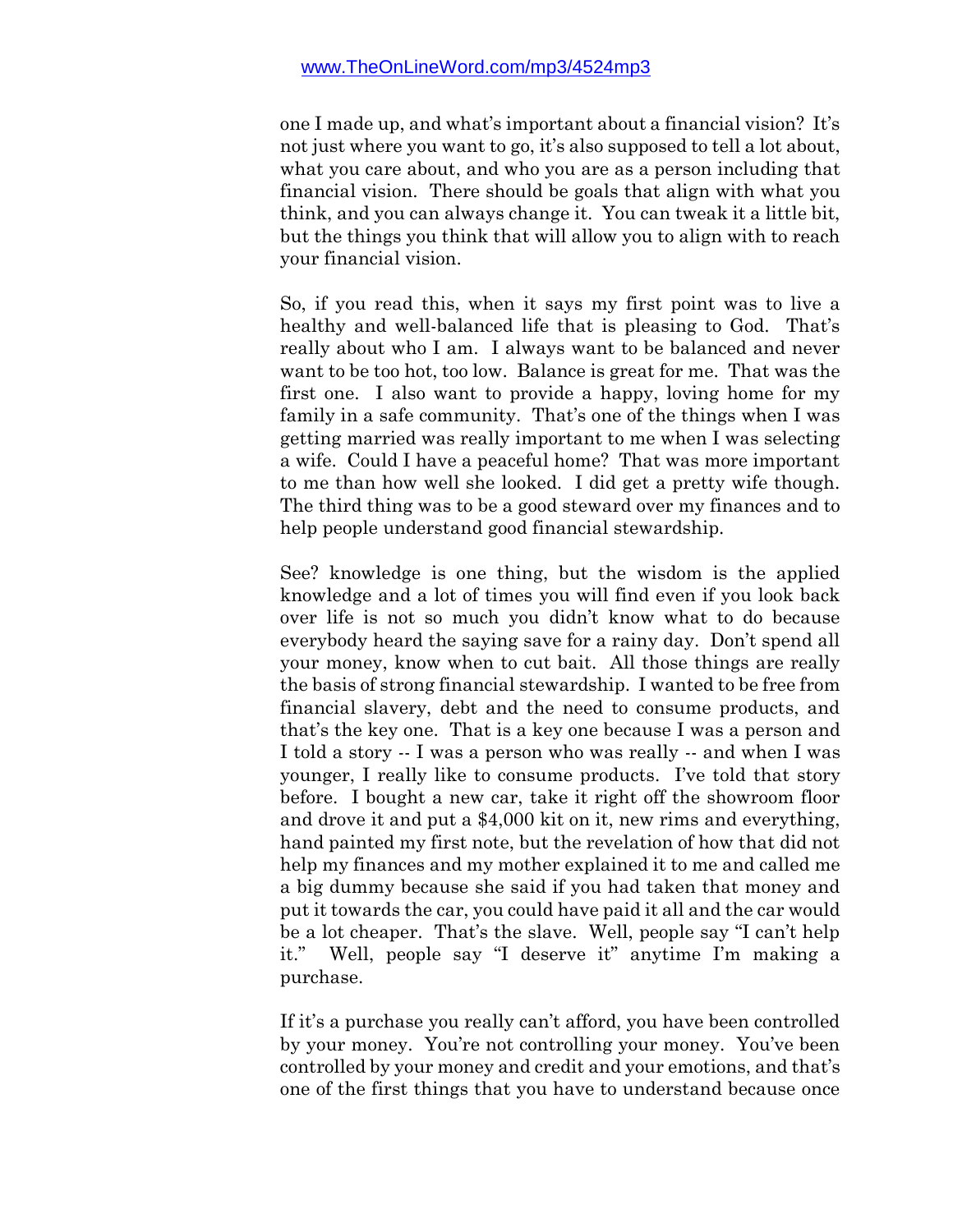we start going through this budget, it's not so much income that's the issue, but we've all heard the stories. We have our own lives, times that we got big lump sum of money. I remember I used to work and we used to get bonuses every month. It was amazing.

00:05:00

End of the month, I'd never could see my bonus. It's not like it was extra money. It was not my regular salary, but I had no budget. It's just like when you go from high school to college. In high school, you have a regimented time. You have to be everywhere and you're like "Man, I got to be at first period, second period." It is also regimen, and then when you get to college, you may have two classes a day, but what happens to the time if you're not managing your time? The first thing they teach you in college is time management and that's the lesson you should always learn and keep with you because that's the most valuable asset you have which is time

Another was to be a positive example of high character and why I say an example is because for my family and from people who ever came in contact with me, I want my actions to exemplify character, whether it was somebody I knew or didn't know or whether I was by myself. Character is one of the key things I found that allows you to stay in the favor of God when you have the character price because God knows your heart, and that's why this money and again your finances, the thing we talked about last month was God is more concerned with your attitude about money. You cannot take it for granted, that just because you have relation with God and just because you're a good person that your attitude won't change if you have not taken a diligent effort to always separate your true character from any type of stuff. Stuff cannot be what the term is your happiness because you're in for a sad, sad plateau. I mean, you are really crash and burn when you think stuff is going to make you happy. It is peace and peace is God.

One of the last one is to have the financial ability to choose the work in nine to five. I never said I was going to stop working, but the ability to choose is what you want and that's really in accordance with a well-balanced life. Listen, if you don't use it, you lose it. So, even if you don't use your talents, you will lose it. We talked about the parable that Jesus talked about the three talents and the five talents into one talent. The whole purpose of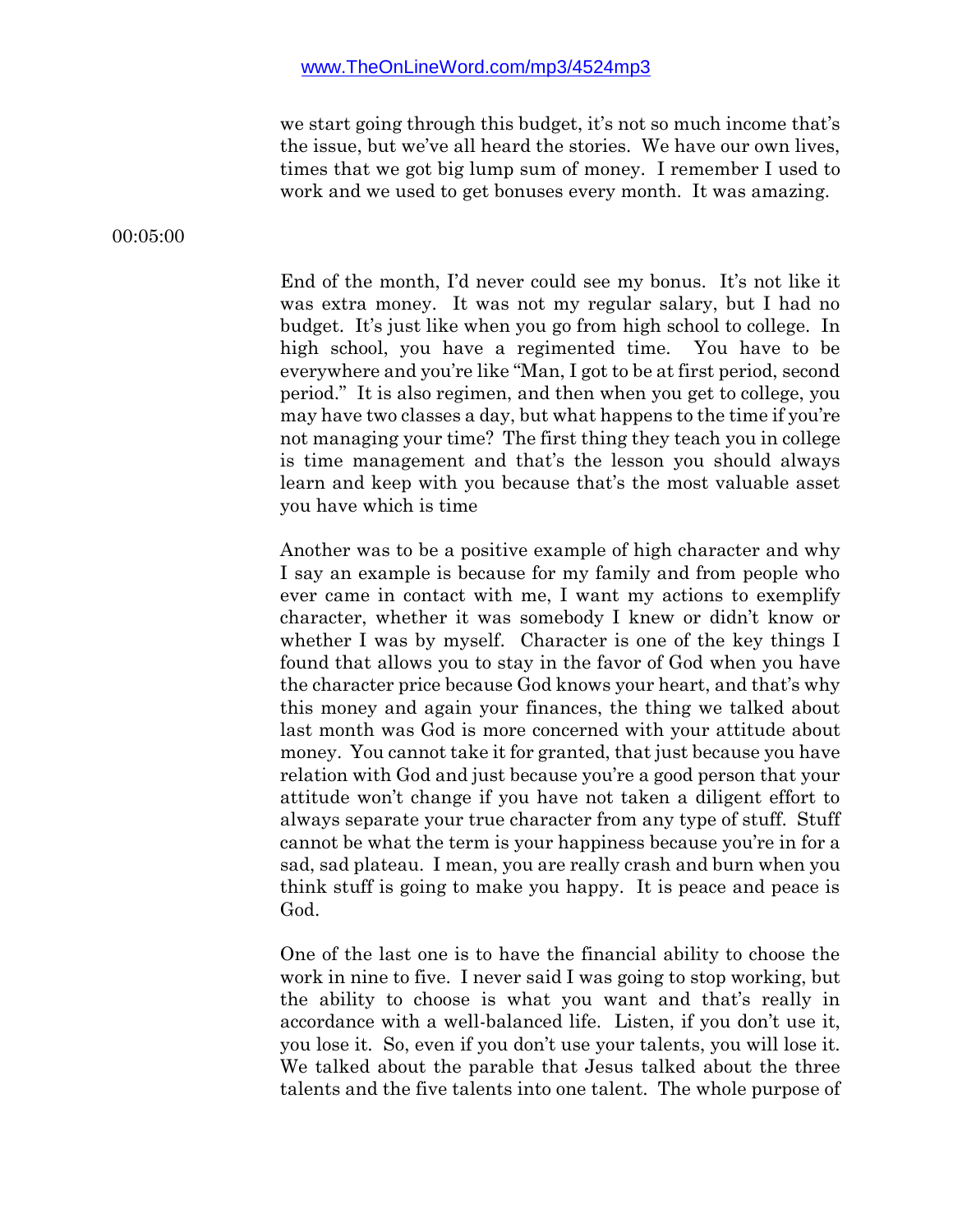that parable is you must use what God has given us the ability to do, and you can't get caught up with your mistakes. So, you write this down, don't get discouraged if you feel like it's late in life for you. The only thing you have is right now. You don't have tomorrow and you can't do nothing about yesterday. The only thing you have is right now.

So, those who speak to who I am as a person. You all see that? Now, here are the things that align my goals to get this vision. The first thing that I will say I was going to tie 10 percent of my income to God. Now, I don't tell people to do that because that has to be something you decide to do and you can't do it really just to receive something. I do it because I feel as in God's work and it shows gratitude. Listen, I really believe that everything I have is God. I mean I have no real attachment to anything that I have. It's almost like I believe I'm a steward over God stuff than it us my stuff. So, when I think like that, I understand that if everything is God, then God said this is mine and I am going to allow to have reign over all my stuff, 100 percent. All I ask you to do is "Hey, give me 10 percent back just to show your thanks. So, how'd you feel if you gave somebody a brand new car and all you ask is one day I have 10, I just need you to come by take me to the store. Every tenth day just stop by here and they don't come and like I said I'm not going to say what is the punishment, but I just know how I would feel.

The next thing is to spend three hours a week of uninterrupted time with my family. No distractions. Man, I really have to do this with my kids when they're young because I was spending a lot more than three hours a week, but distraction is our problem right now with phones, and I think it takes away with the connection of families. So, I had put that here just for today. The next thing is to invest 10 percent of my income in my 401(K). That is the minimum, but that shows a diligence in saving and now getting your money to work for you. You have to learn that in this process either you're going to direct your money or your money is going to direct you, and that's pretty bad when you have is to be directed by your money, but is something you should control. Your money is controlling you. You don't get yourself in debt. So, everybody seen this tag, I owe, I owe, so off the work I go, right? Anybody seen it, right?

The next one was to save \$20,000 for a down payment on house. You need to have the ability to purchase things and have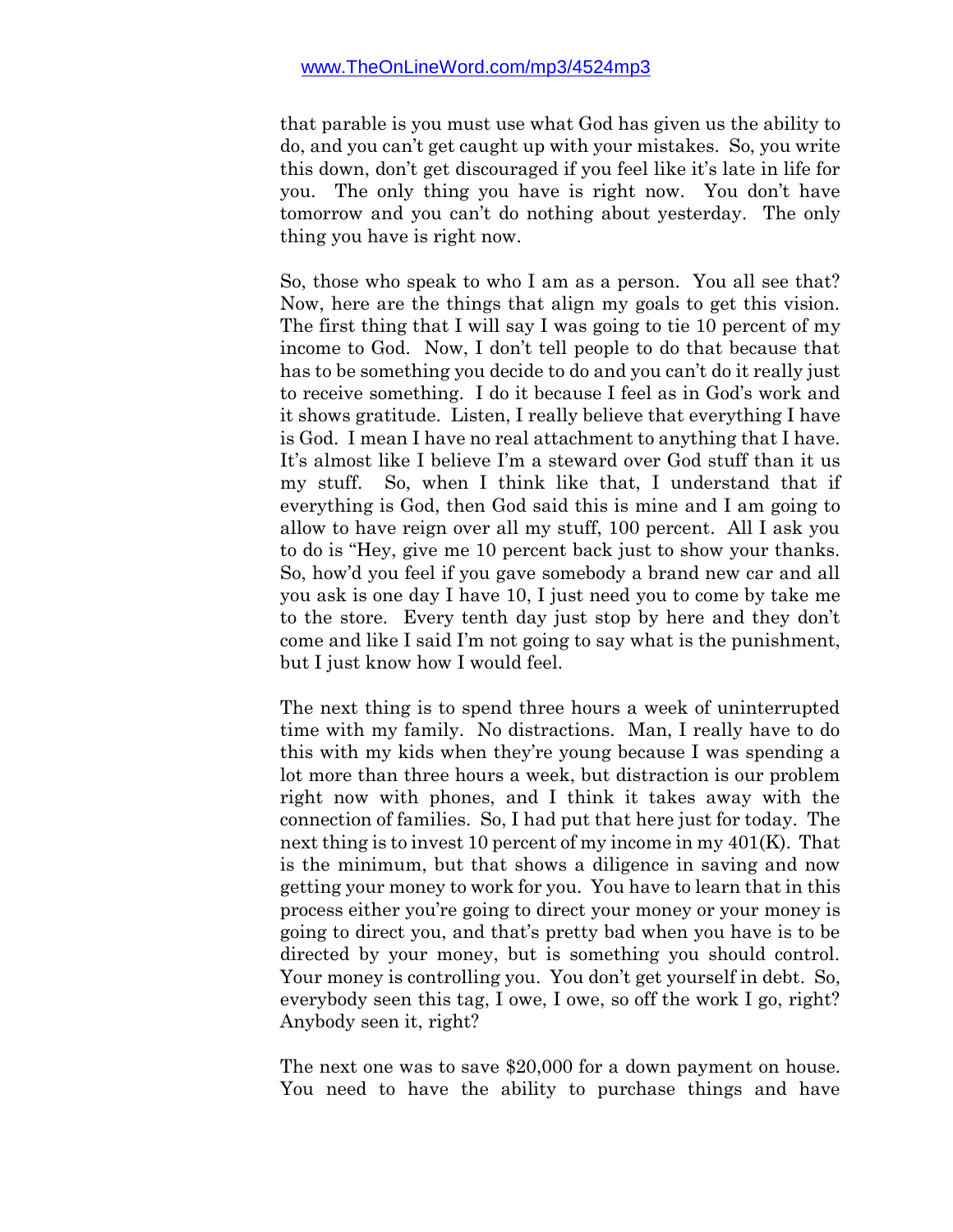something to go towards you be a debt free. The no-money down, not being able to be patient and save money you lose the discipline of how to manage money. Patience is the most important thing about managing money. It's whom we teach our kids instant gratification when they get messed up on money. I got to have it right now. I got to be the first, and to me I've always felt that you're really a sucker when you bought some of it the first time it came it out because there are always bugs in it. I'd rather wait until they get out the bugs out. Anyway, you get it when it's right, but that is the patience I have because I'm not really being controlled by the stuff. I may like, but I'm like I'm cool you know, and I could wait. Patience is something that you really have to have when it comes to money.

00:10:03

The next thing was, you have to go beyond the norm. You have to be uncomfortable. And so I put in this part about to work over time, at least six days per month into it. Listen, if you have dug a hole, you can't expect to get out of that hole, but at the same page, you got to start climbing and you have to use some extra effort. You can't compare yourself. You can't think like I can keep doing the same thing. You have to do something different to get a different result. And the last thing I had is to get out of credit card debt, and you put a date by.

Let me explain something to you. Debt is the biggest hindrance to acquire a wealth. You know why? Because in most cases, there's not a lot of things you can invest in that's going to appreciate faster than a debt you're paying to banks and credit card. So, you should actually hate debt. I mean, that's the only time God in the Bible allow a person to be enslaved when you owe money. It is not just slavery that people's experience because it's a lot different. But it was a choice, because when you go to borrow money, you are putting your character on the line. And you promise to pay it back, I don't care if it's a credit card, Bank of America, I don't care who it is. When you sign in, you say I will pay this money back.

And the thing I realized when I thought about this doing this class is that the reason why our words and vision are so important. Every time there's an agreement, we have a God. He makes us make a commitment of what we're going to do, whether it's marriage, whether it's salvation and the same thing with your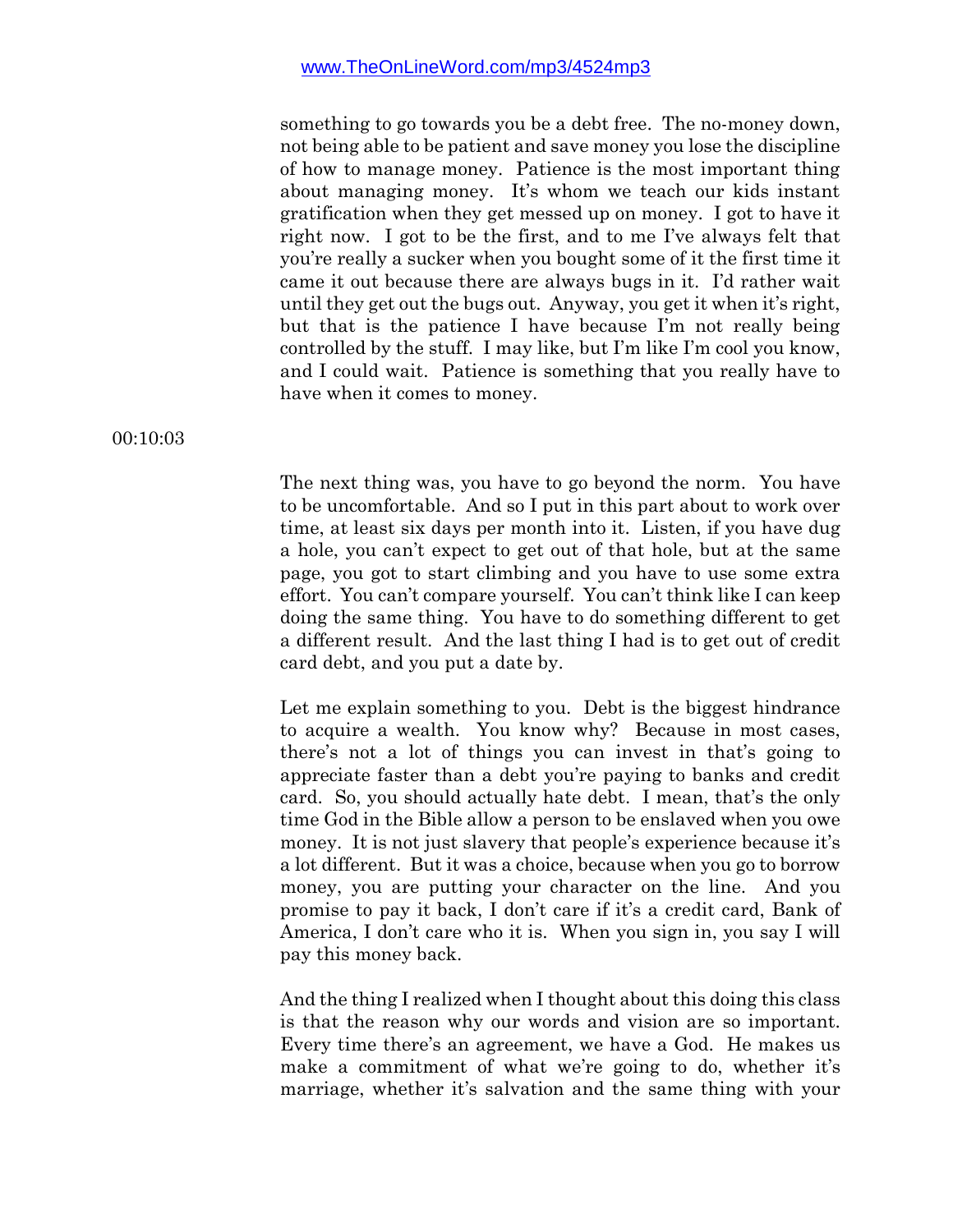money. This is how you get your alignment with God. This is the obedient. And like I said, you can't buy a favor. I'm not righteous. I'm not to the point where I'm perfect. I know I got a lot of flaws, but the one thing I try to do is always listen to myself and not ever lie to myself.

I'm not going to pretend that, "Hey, I really want to be debt-free, but all I think about is what I can buy." I'm not going to pretend. And it took an experience for me of having lost to understand how unimportant stuff is. It was before I could buy what I want. And that's what we have to get to because right now, we are always bombarded with marketing. And if you don't get this attitude together, you're not going to see a difference.

Now, here's a great part about this. When you're young, the best thing you have on your side is time. Just from the beginning. And the great thing about this, you got to have that be a huge hurt to you when you're young because you can start young and you have more time to be consistent so you could do a small amount. But when you've got older, you have a shorter period of time that you need your investment to grow. Now you got to take more risks. Now you got to maybe save more, then you may live at a different rate. It's just like studying for school.

If you mess around, play off semester and then get an F. It used to be a time you had to go to summer school so everybody else is out having the summer and the time of their life. You, is in school working. That's the same thing it is with money. It's nothing. If you decide now to make a commitment and do the best you can, you never know how it's going to go. The one thing you could be happy about is that you started to turn your ship around. God, who gives the increase, it's not us. It's not our own. My God gives the increase. But you have to be doing it not because you want the increase. You got to be doing it because you know it's right in the (00:13:12) to God. That's the attitude.

So, I put this vision up because everybody, if you don't know what you want. I don't think this class is going to help you. It's not going to come just by osmosis. Look, stuff happens that you can't explain, but in my case, I always like to start what I want. Like you can ask me what I want to eat and if you don't have a good recommendation, I can figure out what I want. I don't know why it's a hard thing. In my house, that's the biggest question. What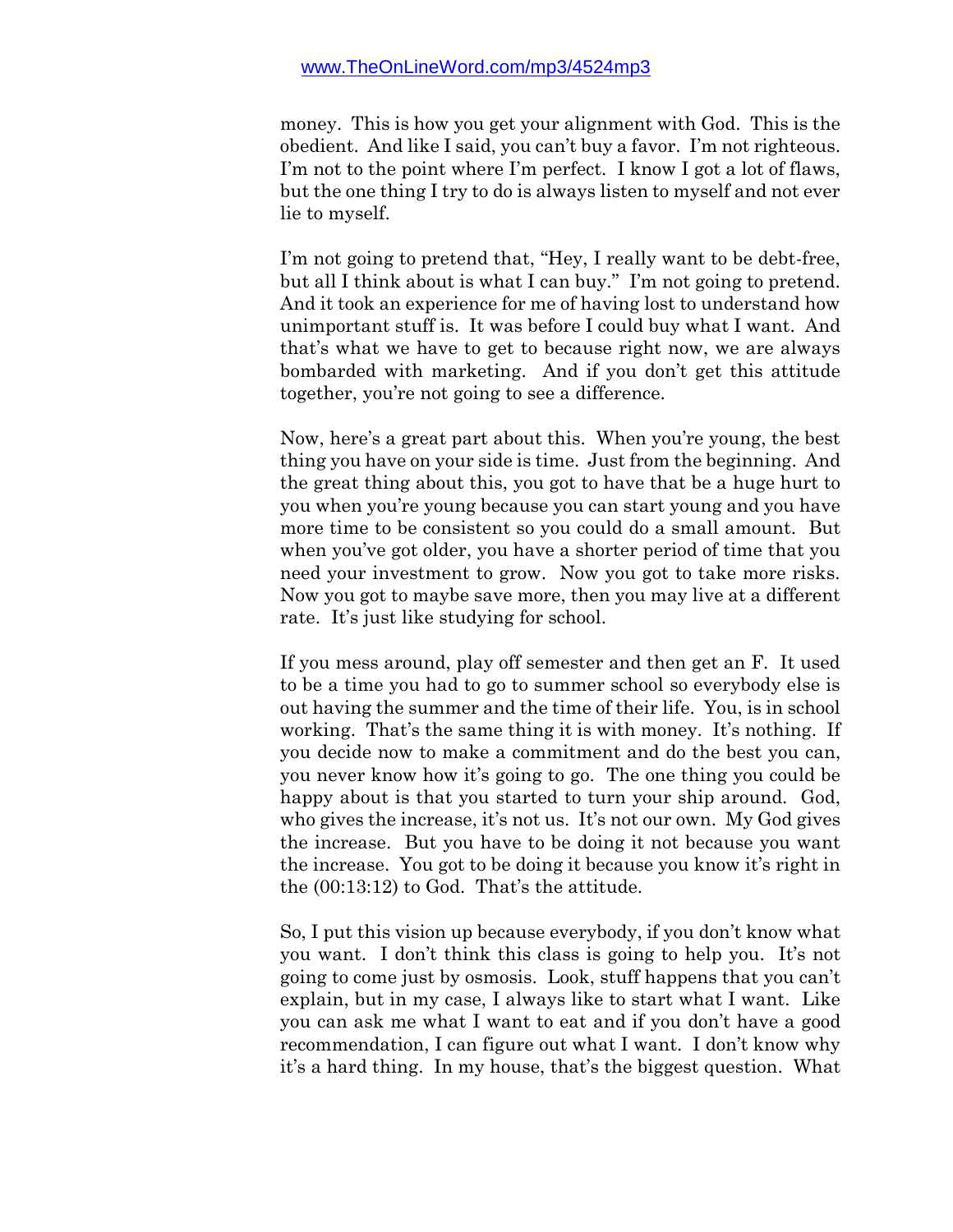you want. I said, "I'm going to get something to eat. And I say, "You know what you want?", "No", "Okay, well I'm going in."

And here's another thing. So understand this, and this is something I learned about golf. It is a good example. I did not realize that the brain does not really understand, not what I don't want to do. And I was taking a lesson, the guy was saying that the brain does not understand what you don't want to happen. So in golf, you can be in a situation where you got water on one side and you got woods on the other side. Hey, do you know if you get up there and you say, I don't want to go in the water, I don't want to go in the water. I don't want to go in the woods. Nine out of ten, even if you playing great. You're going to go in the water or the woods. You know what you have to say? I want to go right down the middle. That's all you have to think of. You have to think about putting the ball right down the middle. And that's why I want you all to do with these visions, okay.

Go to slide three, so we know what we want, right? And when we think about our finances, your finances are really just a journey. So, when you know what you want, or when you know where you want to go, what's the second thing you need to know? How to get there? Well, how can you get if you don't know where you are? How can you get to the place when you don't know where you are? The second thing you have to know is, where am I? The second thing you need to know if you go on a run, where am I starting from? Where am I? If you didn't know you had (00:14:54) Salvation, and we didn't have navigation, you cannot get to green by (00:14:59). You can't get anywhere.

00:15:00

So what's the starting point in a financial journey? It's a financial statement. This is an example of financial statement. I have a lot to point, but basically, what it does, this is what you should always monitor to determine where you are with your finances. Because let's just say you got a lump sum of money, right? And you able to pay all your bills off, right? And you really now got an easy budget because you don't owe anybody anything, but you're not watching your money, and you start spending money, right? And for the financial statement has. It has your assets which are things that you own and your liabilities. In this case, we're going to keep it simple because it's not business. It's the things or what you owe, what you owe.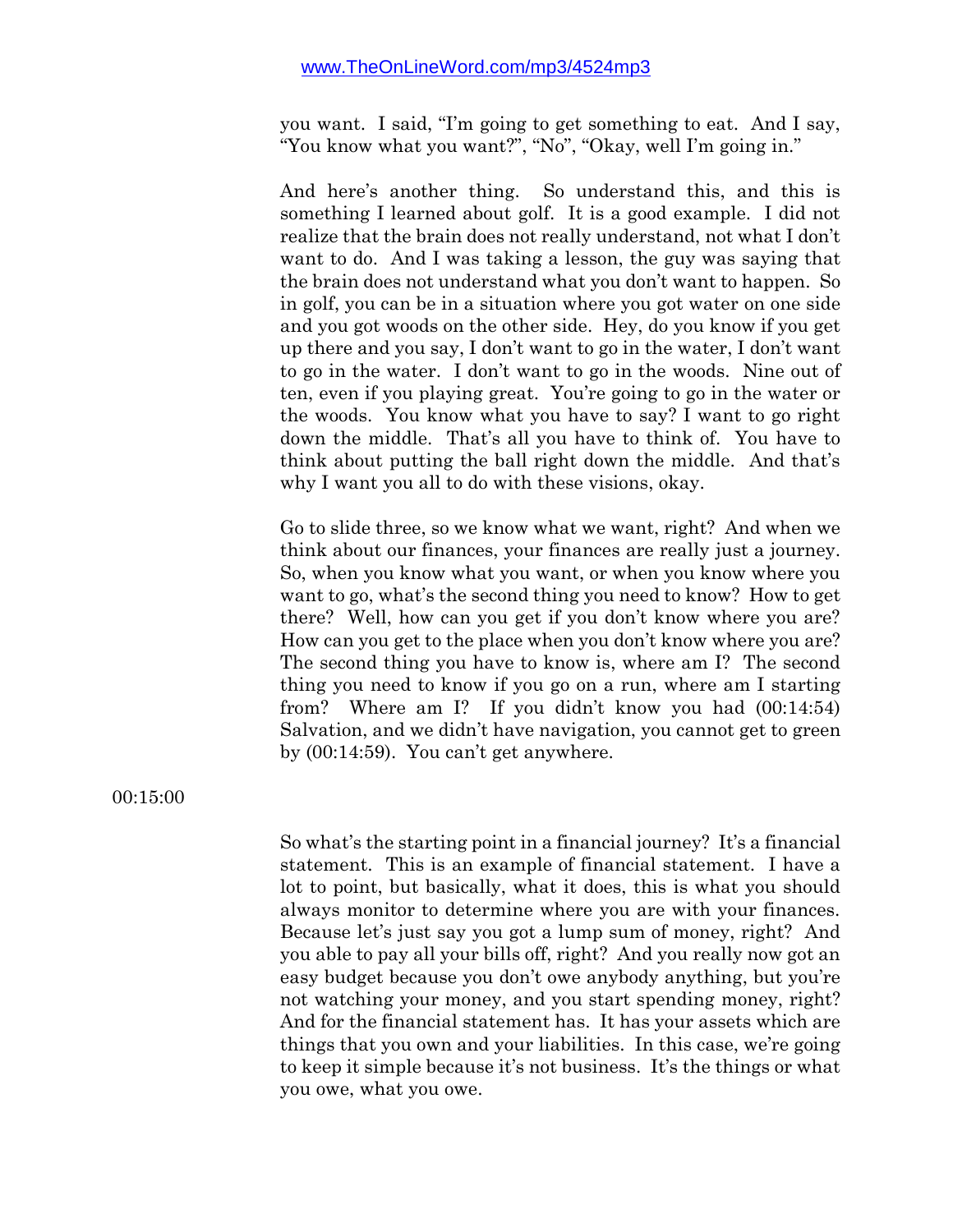So if you started with the lump sum of money and you said, "Man, I have many bills, and I'm just spending, spending, spending." I'm not watching my financial statement, and you start spending money buying stuff, and your assets are slowly diminishing, and then you wake up and you right back in the same place. You always need to look at your financial statement to see where you are. If you started with a net worth of say \$50,000 and you say, "Okay, I want to keep this or grow it." You should look at this statement because your asset minus your liability should always be \$50,000 or more. That's why you see athletes, celebrities go broke. They're not watching this. They know they made \$300 million. I can't spend that. That's it going be 3, 290.

So, this is the second thing we have to have is a financial statement. And this is what now -- first thing I told you to do a vision. Second thing I told you to do was to monitor your spending. Raise your hands how many people track their spending? Great. That's a good class. Okay, if you track your spending in one month, you should be able to go here and just fill this out for the month. Okay? Just fill out your cash, what you have on hand and just get a point of reference right now, because you need this to understand as we go on this journey, we go to know where starting from, and as long as you've seen improvement, meaning if you find out you upside down with debt, then you're going to probably have a negative asset value.

And you're going to be worthless. Donald Trump said one time, he was with his daughter and they were walking into their big towers and pass a homeless man. And Donald Trump said, "Do you know that guy is better off than I am?" He said at that time he was hundreds of millions of dollars in debt. He said, "This guy doesn't have anything." He said, "but I'm \$300 or \$400 million in debt. Everybody know basic algebra, right? Well, you had negative \$300 million, and somebody zero, they're richer than you.

Yeah, you may have stuff, but it's just a matter of time and he was forced. If it was the biblical times and you didn't have bankruptcy, he would be a slave. So debt has to be -- so this is the second part of our journey. You need to make sure and you can go online all this stuff now, I used to bring all these different papers, but now you can go Google and just put it in final statement or if you got the app, you should have all the apps and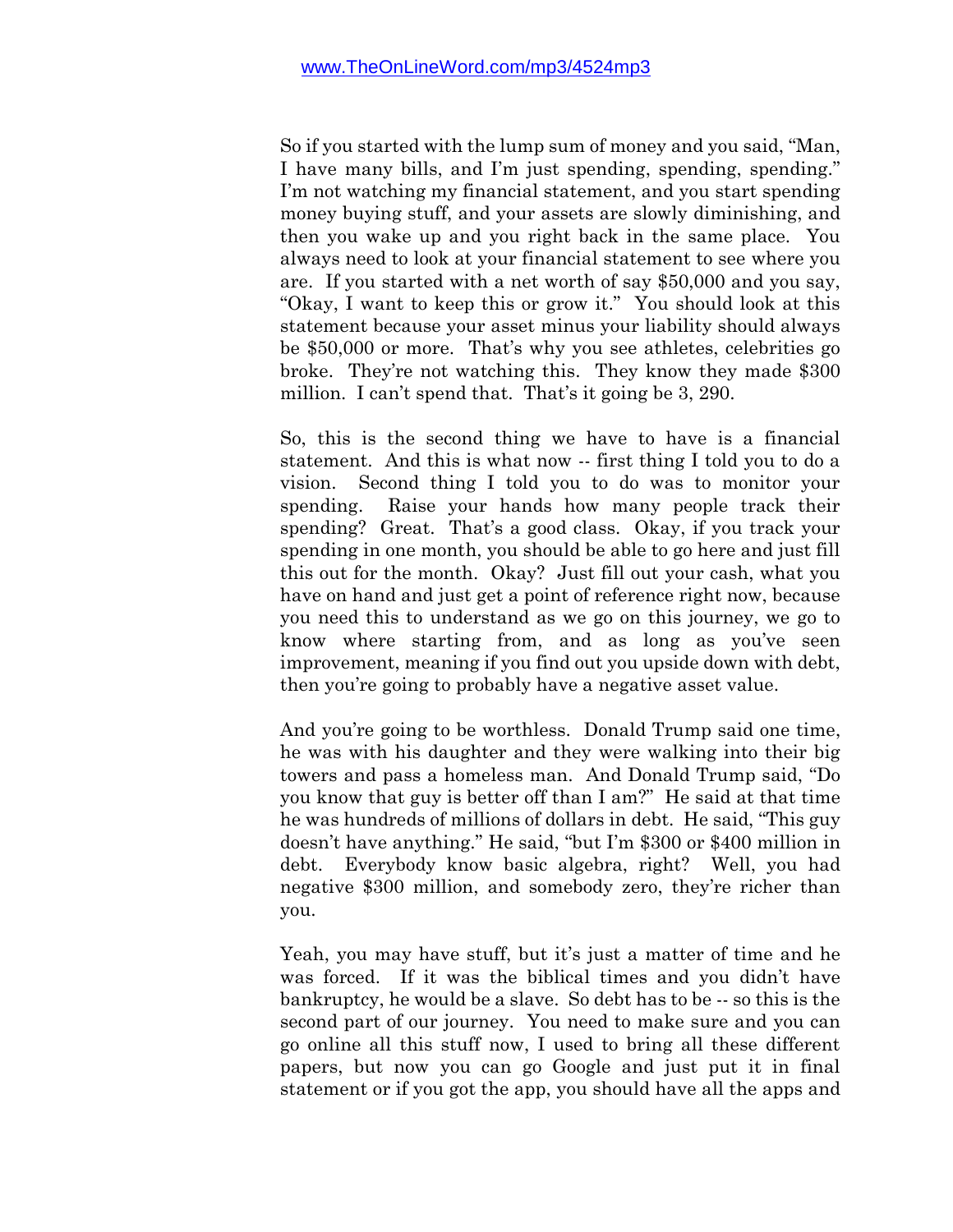you need to do a financial statement. So, this is going to be your homework for next month, to create a financial statement.

Now, part two, all the people who are trying to be in the top three of the class. I'm going to need those do a screenshot of tracking your expenses. You're not trying to be in the top three. They asked me to figure out the top three, so that's what I'm going to do, it is action, right? So now, we have what we want. We have where we are. Now, what is the next thing you need? You need to know how you all get there. Before you had Google and Waze, what do we use if we don't know how to get somewhere. There you go. Hey, I was trying to see -- I was talking to a lot of -- they're not millennials, their younger than millennials. What do you call when you are younger millennials? Gen Zs, right. You'd never seen a map, right? Has Gen Z -- have you ever seen a rallies map, Gen Z, anybody? Yeah. I had plenty of rallies map. It makes me feel old, but you need a map.

So, what is a financial road map? A financial roadmap is a budget. A budget tells you the flows of your money. It allows you to direct your money. And when people do a budget, they think that their budget is going to create money. There are three components you have to have to really have a real budget. First, you have to have income. And to be honest with you, I have found that you are really supposed to base your budget of your income. Now we're going to over how you determine what you can afford. And those are guidelines within the budget. But most people don't base their budget off of their income. They base their budget of what people tell them they can afford. Like, if you go buy a house, the bank is in the business to do what? What's the business of the bank? Who said, get your money? They don't get it. But what's their business? Make loans, make loans.

My job is to make a loan. What am I going to do? I'm going to try to loan -- if I feel like I can get my money back, I'm going to try to loan you as much money as you can. And a banker tells you that you can afford a home, a mortgage up to 30% of your gross, and they will loan it to you. Believe me, you're going to be a happy constraint. Your mortgage should be based off 25% of your take home.

00:20:07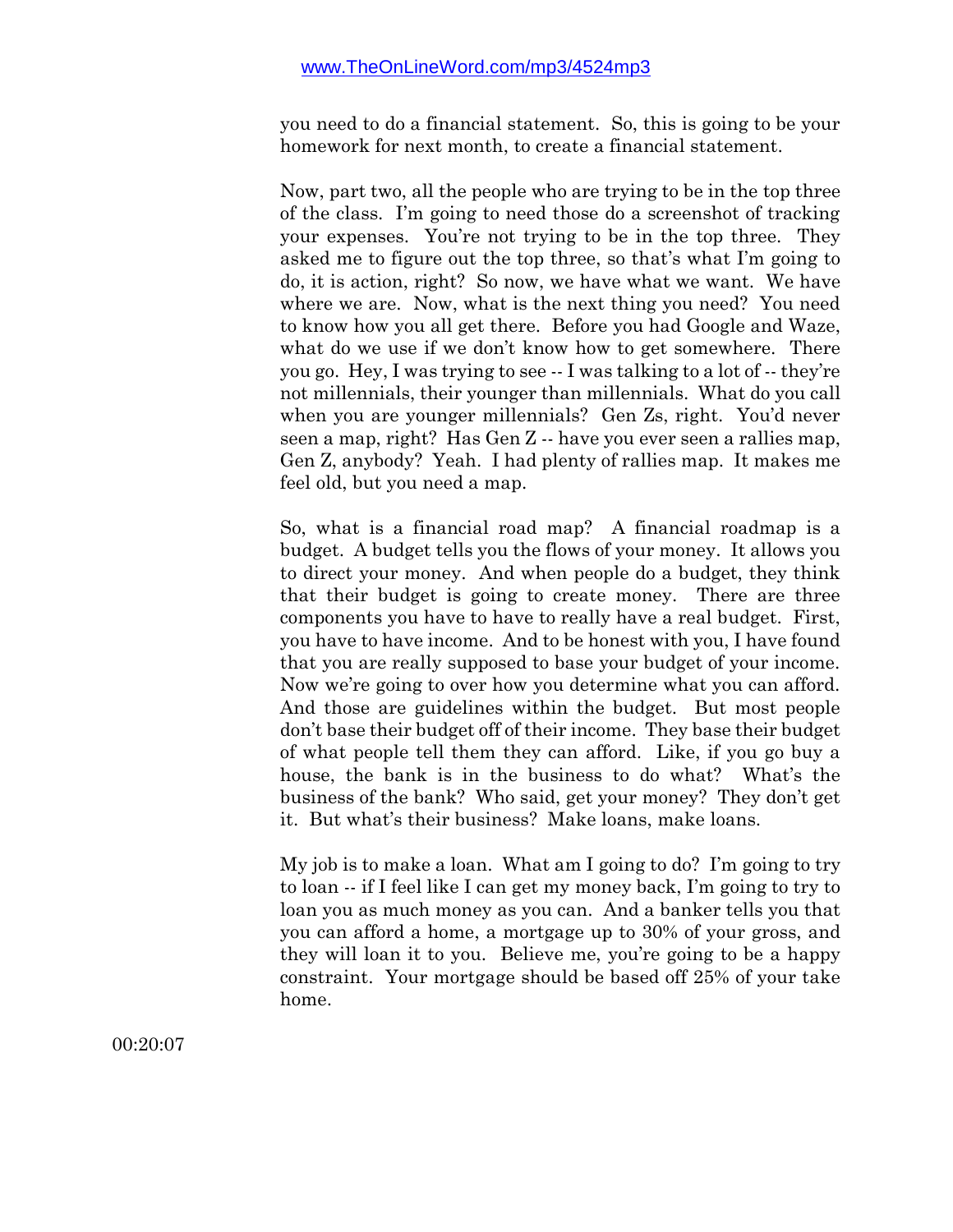That's what you really could afford. We don't go beyond right now -- I'm going to go every step, but the budget is the roadmap. The budget is the roadmap and the budget is one of the most important tools to keep you on a consistent day-to-day observation enrolment. Your financial statement, you can do that twice a year or annually. You don't have to do that every month. But your budget, you should check it every month. You should be reconciling your checkbook and you should be checking your budget.

Now let me ask you this question. How many people were surprised when they tracked their expenses? Now raise those hand high. Right, you see how the little nickel and dimes will add up. But guess what? It adds up the same way when you're saving. When you control it, you will have more opportunity to grow your money fast, and let me say this also. You know, we're always chase opportunities, but if you have money, there are always opportunities. You shouldn't have get to a point where you are upset because you missed the opportunity, when you had the money, you figure you didn't know or you were so nervous. Always trust your instincts and always understand the risk. We're here to investing -- investing is managing risks. That's what investing is. It's not the market of things. I don't what, you got to manage risk, both your budget. You need to understand and direct your money.

Go to the next slide for me. So, what side of the budget do we think is the hardest side for us to maintain? You think of income side. Are we standing up at night thinking about how we could make more money just because we want to make more money? Or are we thinking about how we can make more money, the more to get some? Be honest because you are in church, one or two? Okay. Okay. As you want to get something, right? And so we talk.

The first thing I like for you just do in this exercise is stand in front of a mirror just you and that person on the other side of that piece of glass -- and I want you to start being honest with yourself because what I talk about is the emotion behind, "Why do you do things with your money?" Now if you have your savings in order. If you have your debt, you don't owe anybody, then by all means, this is not really. I mean it's more you just keep that in your life, you can keep your situation that way, but this is not what I'm talking about when you have to be conscious. You have to be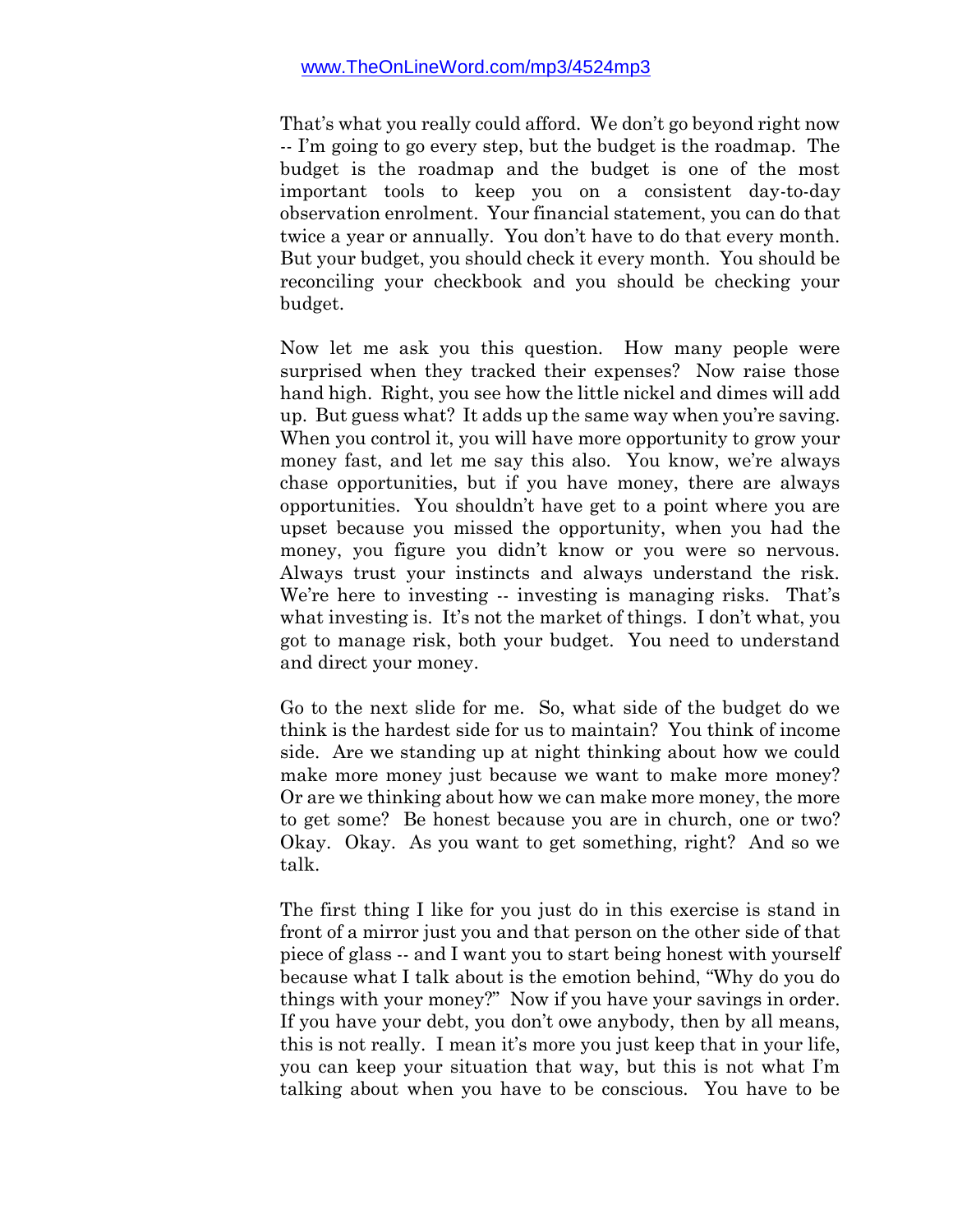conscious somewhat where you can get away with a lot more. Because when you do the budget, you will see -- well start talking about guidelines, you will see where there's certain percentages that we call needs. There's another percentage that we call wants, and another percentage that we call savings and debt reduction.

So those really the three parts. And your needs are something that you have to take care of. We all need what? Somebody say water. You do the water, but we're going to say food and clothing. Those are your basic needs, right? We went to NRG, if you can get some food, get some shelter, get some clothing, you'll be all right because money is not going to be an issue there, right? So that's need, but we want to expand upon it, but when you get to really why you're buying something, you have to look in the mirror and ask yourself, "What is the driving force behind my purchases?"

When I was young, the driving force behind my purchasing was girls. I mean you roll up in a nice car. You're not to talk as hard. You have to ask the women and I found, if you can afford to feed a young lady, they'll like you a little more. I don't know what it is. It may go a long way. My point is that my motivation when I was younger was girls. The whole time is true. Am not that wrong with it, it's true.

Now if I'm still that way 40 years later, I could be in a lot of trouble, you know? But that's the part, the childish attitude, but you have people who are grown older than me who's still motivated by the same thing, not because you don't have the urges, but not because you don't see it's not appealing to you. You understand the cost and I want you to understand is that you have to always be able to calculate the cost of the consequence of your actions. And what I want to tell you without a budget is that you can make any amount of money and go broke. If you don't watch your money, you can make any amount of money and go broke. There's no real amount of money that you can make that you can never spend if you had that mentality.

That's why you don't see like let's take Bill Gates. Let's take Sam Walton. They don't just go and just say, "Hey, let me just buy and give." They can give a lot, but it's still a percentage of what they have. The more money you have, the more you should watch your money. You know, just like, you know, bigger dog, the more fleas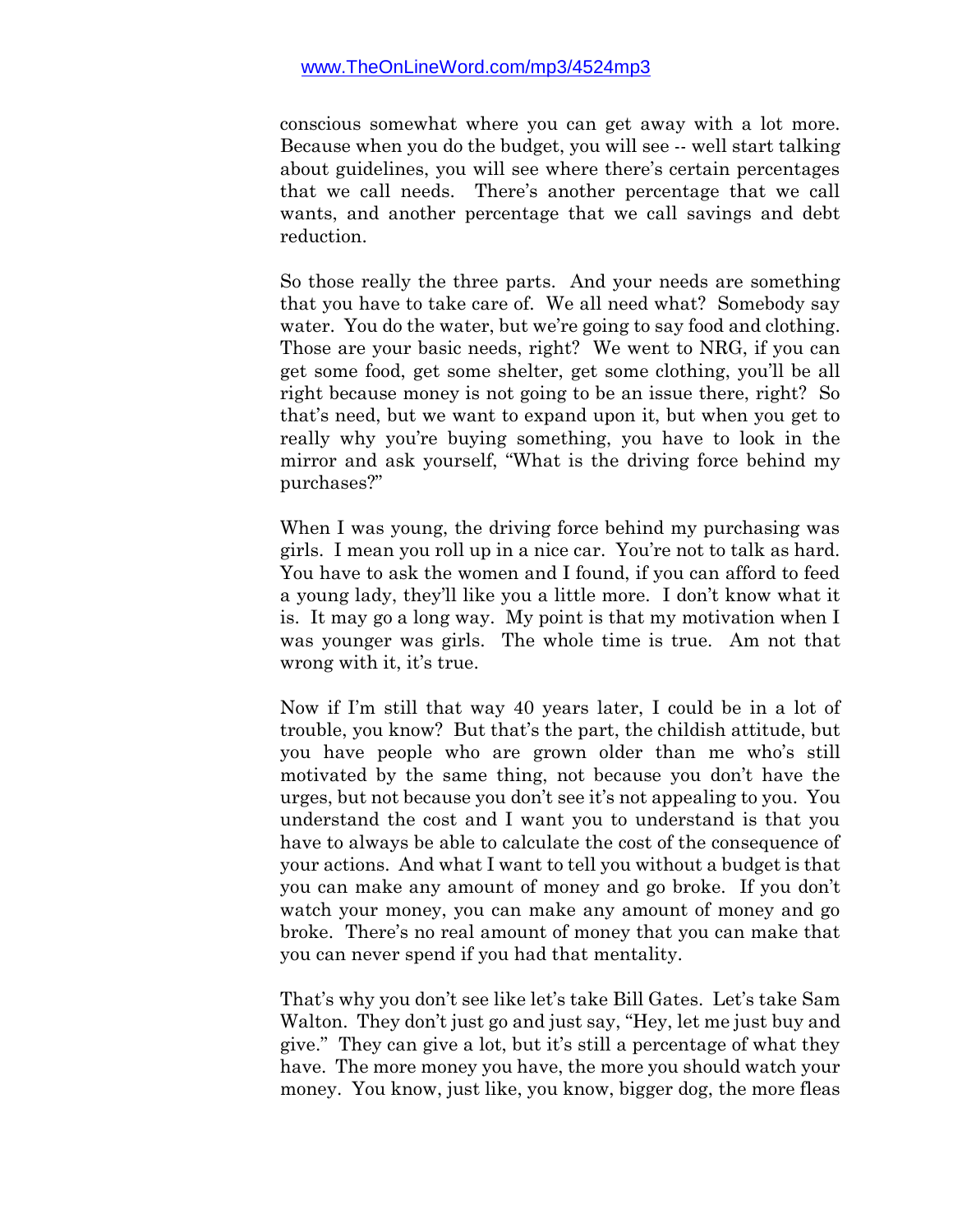you will get. So the more money you have, you better watch your money because you can go broke. But even when you don't have money, you got to watch your money because you could either be dead. You can be homeless. The situation never going to change or shift.

Your problems won't solve with more money. Your problems are solved with your stewardship of money. Everybody repeat that. Yes. See, those people say, "Now you crave, I have more money right now. My problem will be solved." Well, ask Robin Williams why his problem wasn't solved? He commits a suicide with \$50 million in the bank.

I mean you all really can commit suicide. I tell you, understand the stewardship. So, the exercise I want you to do -- I want you to be honest and think about your purchase. Think about whatever is that you have an uncontrollable urge to buy something. Now if you don't have this problem, that's not a problem. But if you're saying, "Hey, I look at my budget. Now this will be hard. This will be tight." If the feeling of being afraid is not overwhelming, the feeling of the tightness you got to feel, you're not being honest with yourself. It's just like, "Well, people are slaves." When they freed the slaves in America, they gave them nothing. They walked out when nobody stayed, but it was better being a slave and no where to go, nothing.

You know, if you start reading history, understand they teach it at school but they had nothing, no rights, nowhere to go. A lot were forced to go back to the plantation and that's what we're doing when we don't understand. We got to get control of our finances today and allow God to cost increase because we are being obedient and stewards.

So the budget, you have two sides to the budget, okay? I had the point I left, okay, so on the top you see your assets or your cash or your income. So your income is the first thing that you put down, and I like to tell you when you do your budget, you take home. Do not use gross. Now we're going to talk about how to fix a bad budget because in the event you are getting a lot of income tax back, like if you're getting a thousand dollars' worth of income tax, like you're waiting on taxman, you're getting \$5,000 or \$6,000, you are mismanaging your money. How many have even

00:25:04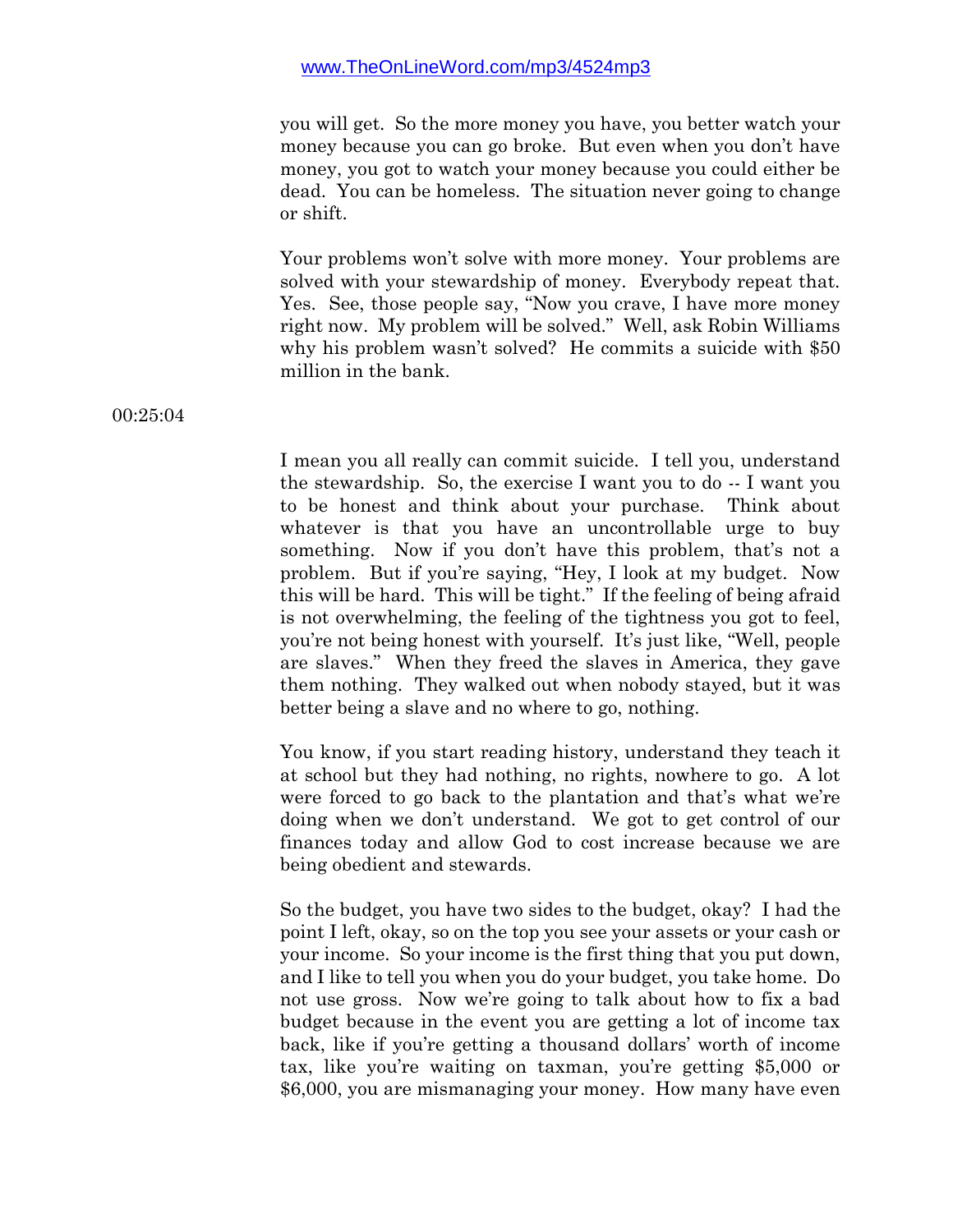do that? Two people knew they're mismanaging. Yeah. You know what you're doing? Well you get that refund for \$5,000 if you're not in business and you're working, then you lost a lot of money like Donald Trump. He had to pay all taxes, he had a lot of losses.

But if you didn't lose money and you're working and you have ordinary income, you just gave Uncle Sam a year to hold your money and you got paid nothing. You should never get a refund over a thousand dollars. You should always make sure. If you get it one time, you should adjust your dependence and get it down.

I hope that you will participate in your 401(k) but that's going to be a part -- those are things that allow you to get the most out of your money and decrease your tax liability. So on top, you have income. On the bottom you have the expenses. So your expenses are broken up in category, right? So, I talked about early that there are basic categories when it comes to your budget, needs and there's a 50-30-20 rule that they use just to give you a feel for your needs. And they'll you 50% of your income should take care of all of your need. What are your needs? In this case, housing, food, transportation, insurance. Why insurance? Because you need insurance. You need to protect stuff you own. You need to protect your house. If you have an apartment, renter's insurance. Utilities, utilities at a minimum, meaning your cellphone is not a utility, it's necessary unless it's a part of how you make your money. You could have a cellphone for emergencies, but it's not a necessity. You can get one those payphones where you can budget the amount.

Now I know you go get -- not have a lot of swag, you can pull out -- well hey, listen, when I told the story, it's amazing when you are focused on your goal and how the universe will line up with you. The one person you want to attract -- not people whose laugh at you or most people who you're trying to impress. They really don't care about you. You know, you really should focus on the person that you really want to impress. It be amazing if you have a phone because you were managing, been a great steward and you saw this nice guy or this beautiful girl and they found that you had this phone because you are managing your money and that guy said, "Man, that's what I've been looking for. I've been looking for a lady who can manage money." Everybody taught to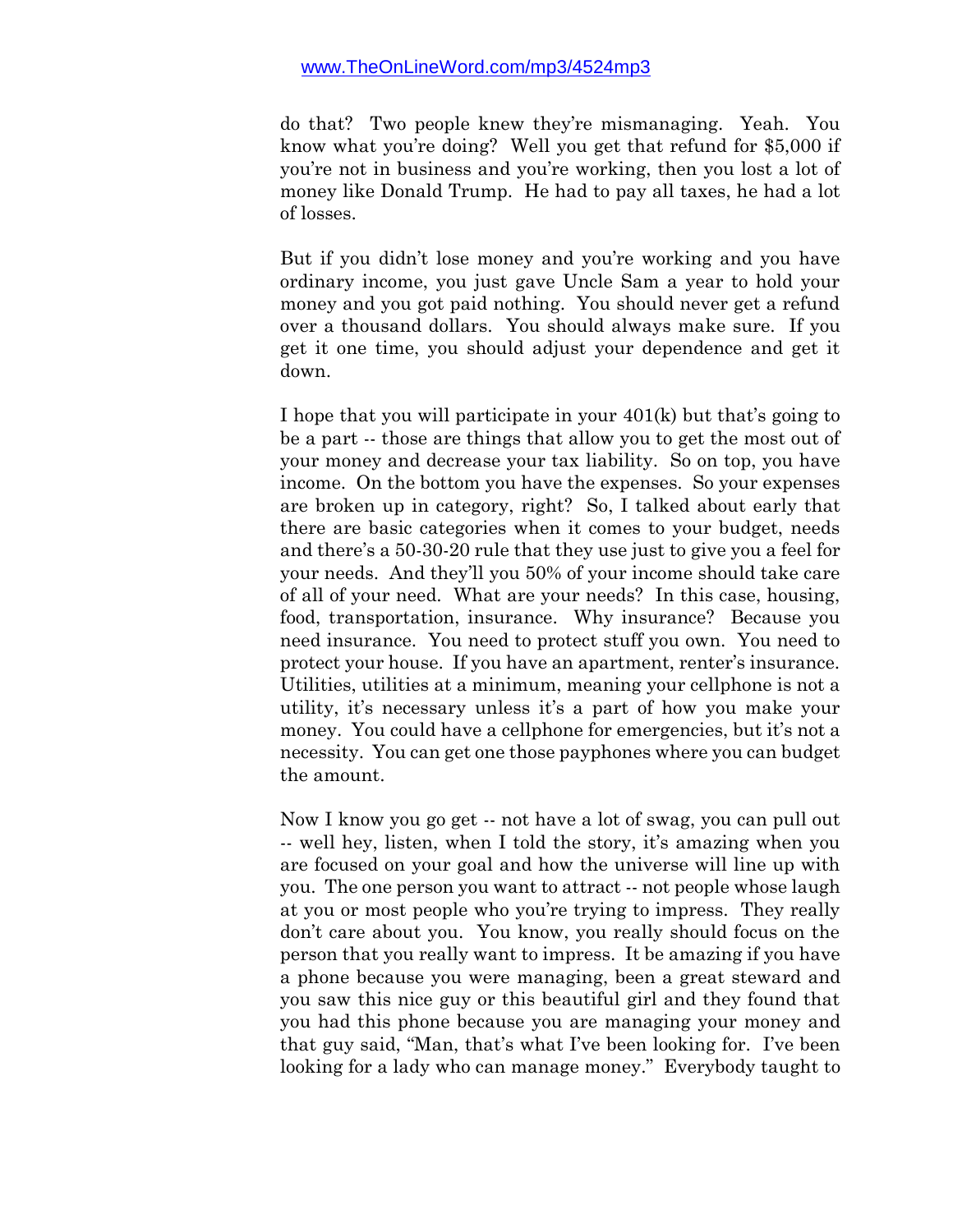spend money. That's how God worked. That's how you're lying to yourself with God and put yourself in position for a blessing.

So the needs are utilities, and they have minimal debt payment because in all actuality, if you are in a goal of getting out of debt, you will have minimum payments that you will make because we're going to do a snowball. We're talking about -- I like this day ramp that we did, is a snowball of debt relief and we'll talk about that, but those are your childcare or anything else that you need to be able to employ. Those are needs. If you need to have your child in childcare so you could work, that's need.

Now what are your wants? Your wants are monthly subscriptions, eating out. How many people know that eating out is way more expensive than cooking at home? I want to make sure that women know that because -- I'm just joking. Let me weigh on that. But meals out, travel, entertainment, those are wants.

Now savings and debt are the last 20%. So you have 30% in wants and 20% in debt reduction. Now you could always substitute and move more from wants to savings and debt reduction or you can move wants to needs. You know, you might say, "Well, I got to make a sacrifice because you know, I need to be able to put my child in childcare, but I'm at 50%." So these are not extra stone, but if you pull from one category to the other, you have to make the adjustment. You cannot pull 10% out of wants and put it into savings and then you're going to still be at 30% in wants.

00:30:02

You pour 20% at wants, now you're at  $-1$  mean 10% at wants, now you're at 20% at wants and 30% in saving. Understand? So, that's a general rule of the three categories. Now, what are the line items?

So, the way I look at it is and go to the next budget guideline. Okay. So, giving is first. And why I'd put giving is in there, there's a universal rule about giving. And I talked about it when if you try to take a quarter and you get to a point where you're like screwed, you take a quarter and you cling your hand so tight and you hold the quarter but if I had a dollar and this is the only hand you had, and I try to stick it in there, you have to release the quarter to get the dollar. So, giving is a part of the even flow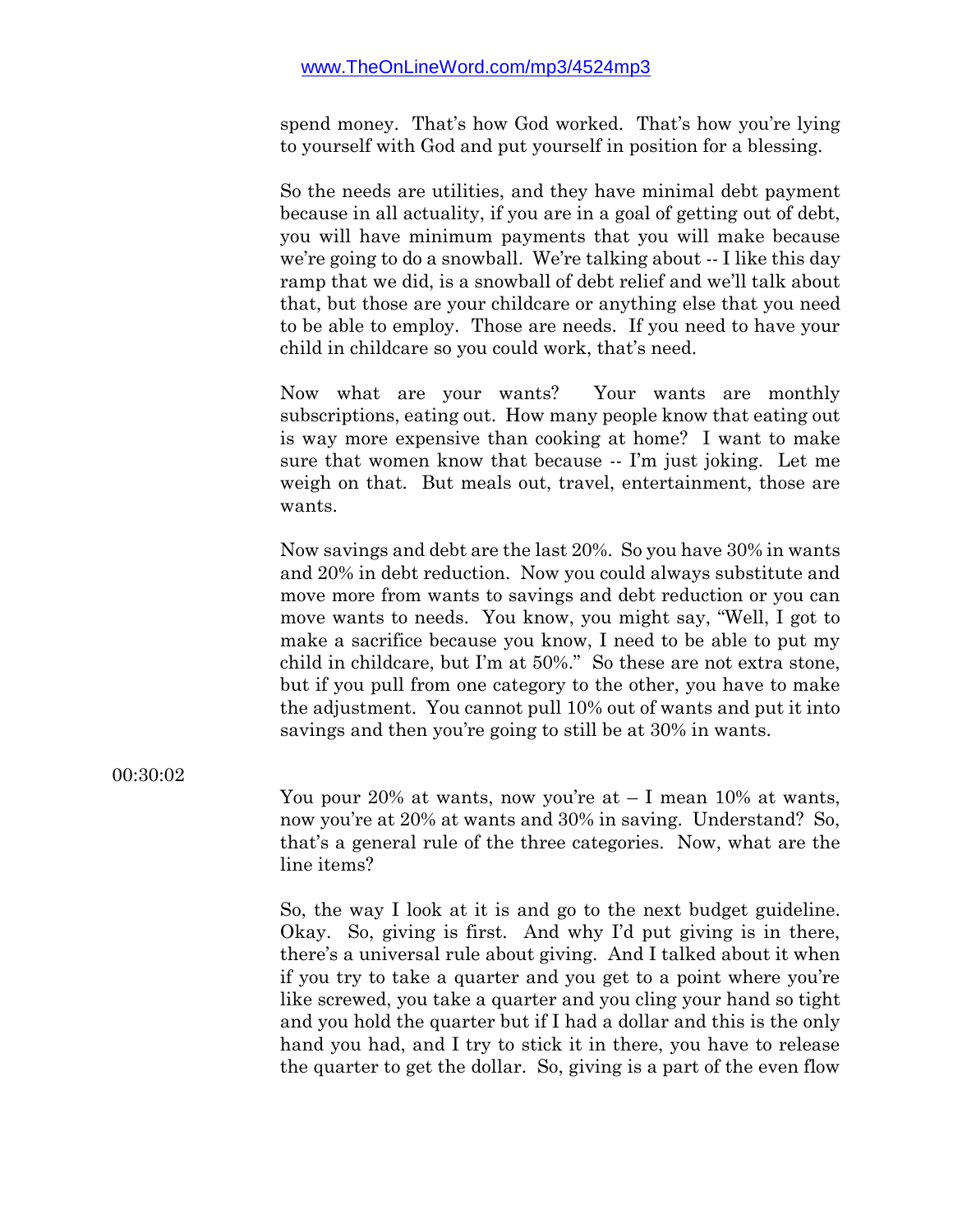of how money is received. So, giving and I put 10% because my philosophy is I'm going to make sure I tie (ph). Remember it.

The way I look at it is it's my gratitude to God for allowing me to be a steward of 100%, it really is. Also, generosity sometimes would take the focus off of you and allow you not to feel so bad about your situation where you could help somebody else. It's the issues in our faith when you can start to understand that you think you're in the worst shape until you find somebody. I cried and cried when I had no shoes. I saw somebody who had no feet. It's the same thing. So, I don't tell you to give. I'm not talking on old money comments. I'm talking about how you would actually give and you learn to give even when you are in debt. So, my thing is that I can pretty much rest assure that you are not tidy when you're going in debt. Now that you're in debt, you might want to try (00:31:32) but you have to budget it. You understand?

The next thing is savings. This is really important because in this life, you're always going to have uncertainties. Things are going to happen. And the reason why you have to have an emergency fund is because – and the savings because if you are investing and your money is designed to work for you. If you are buying stocks and you buy stocks and it just so happens that an emergency happened when the stocks are low and you have to sell, you'll lose money. You do not lose money at stock market until you sell.

A lot of people sold a lot of their stocks back in March. The pandemic (00:32:08) this is it. The world's going to end. And I had several – and by that time, some people took all their money out at the bottom. Now they come back in to give it. Their money is worth less and then the market is up. So, you never can time the market. What you want to do in the whole understanding about investing in the stock market is you are buying the industry. You're buying the company which is like when you start a company and you had a great concept and you want something to happen and it just so happened your company went to a little back spill, you (00:32:38) sell your company because it went to a back spill. You'll keep working so if you see a company that goes down, the stock market is emotional. It is not solely on the value of the company. It's the value of what people want to pay just like everything else. I mean if I got a jacket and I paid \$100 for it and you said, "Hey, man, I'd give you \$150." The value of that jacket just went to \$150. Now somebody else will say, "I'll give you \$200." But it's still the jacket I paid \$100 for. Now if I sell it, I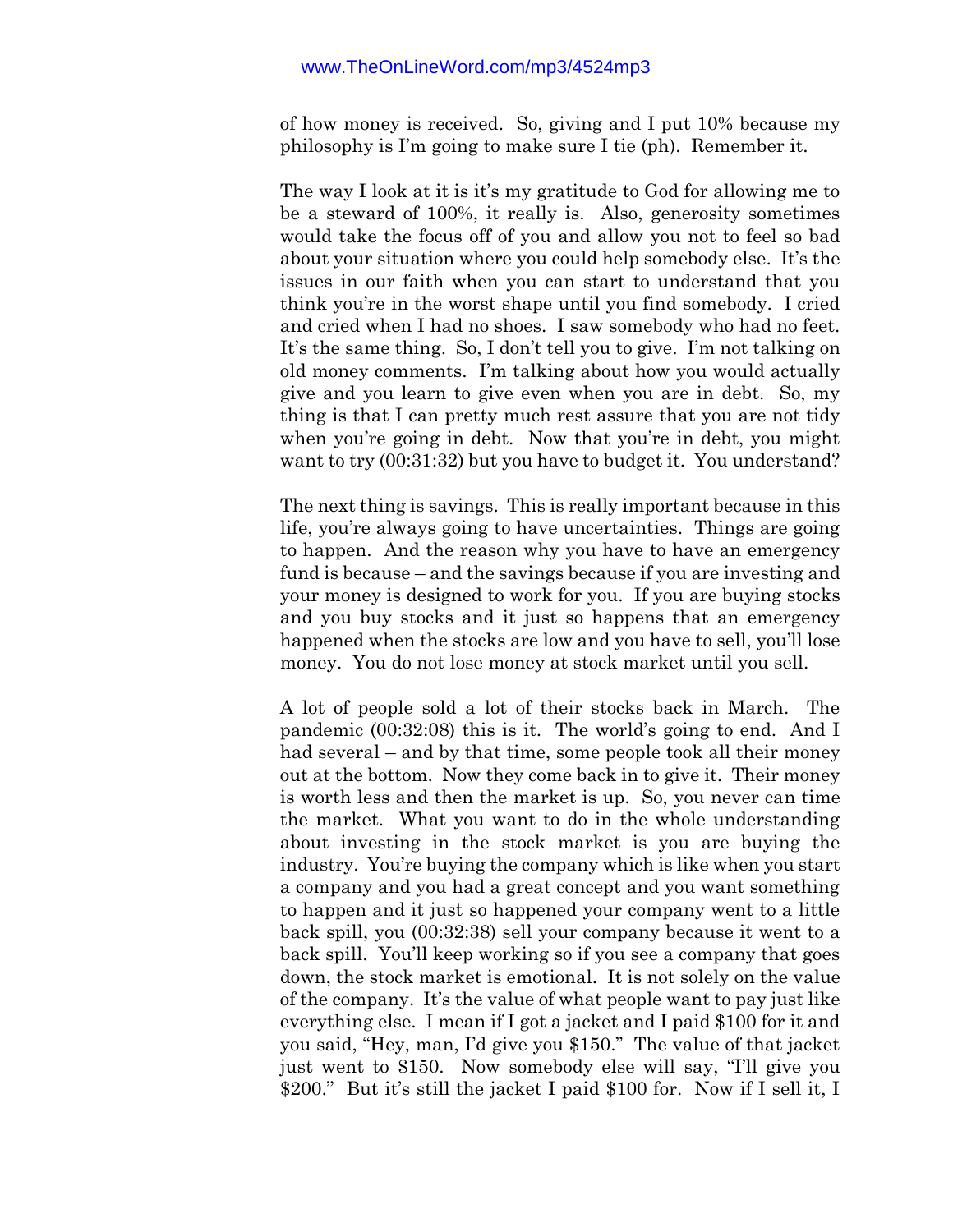can make \$200 but if I don't sell it, I still got \$100. Now if it dropped in value, now we'll give you \$50 for the jacket. Again, if I sell it, it's still the \$100 I paid for. It's only if I don't sell it but it's only when you sell, you lose money. So, savings, we first start by save it in the emergency fund before we start investing. That's the first thing we do.

The second thing we do is get out of debt because we're in a transformational economy. There are a lot of things happening but I'm going to tell you, it's hard to pick stocks. It takes a great genius and a great person who has awareness and a person who really is what I call in-tune immediately. And some people got that talent. I mean Pastor James is very good at that. He's done it several times. That's not really my gift. But I do understand the situation so I can start researching but I'm in best at – well, I'm best in quality. My problem is I manage in risk. But there still can be a chance I can take a risk with small amount of money. But again, that's just the precision you're in when you have money.

So, we save a thousand dollars and get our emergency fund. Then we get out of debt, okay? Once we get out of debt and the debt I'm talking about is not your house, but more. Your credit cards, your student loans and things like that. And we're going to talk about the snowball of debt really. And then once you do, once you have your thousand dollars and you've managed to pay up all your credit cards, then you start saving for three to six months. And once you get three months, now you can start investing. Because now you are fine if another pandemic comes. Think about the people who didn't have any savings and the pandemic came and the market was down and they had to sell their stuff. This is a perfect example why you really want to have savings, right? Okay?

The next line item is food. And it's really tricky here. Because we know we are in society. Now really, listen. To be honest with you, this is a great excuse to get in shape. Because I'm going to tell you, if you eat healthy, it's expensive in some ways but it's not expensive if you eat now.

00:35:03

So, my thing is that I remember my mother used to do this as a therapeutic where she had a garden and I remember after work,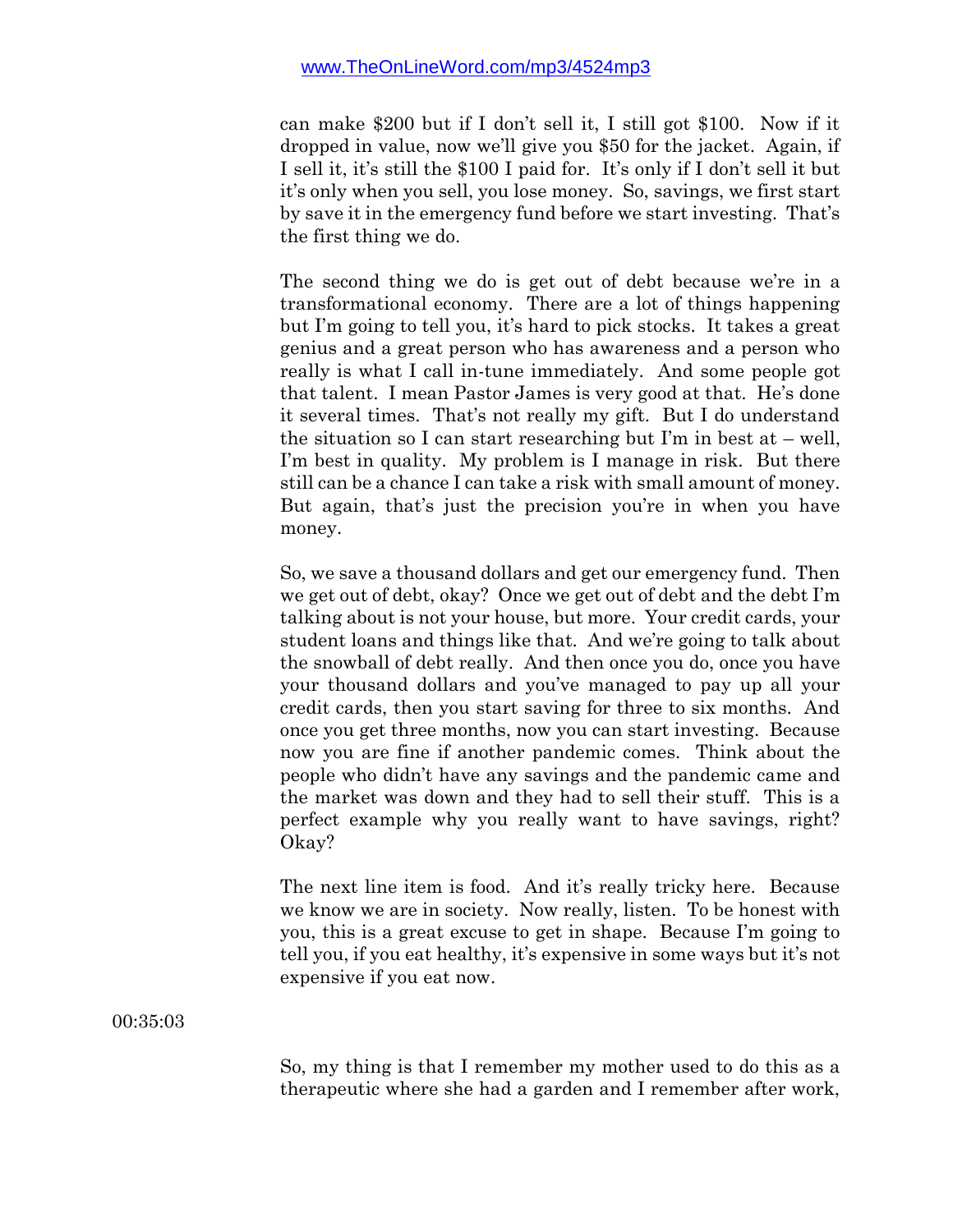she would come home and she would go work on her garden. And then halfway through the summer, she had all kinds of okra and tomatoes and squash and all this. If you're really serious about it, you start a garden. You start eating at home. You start clipping coupons. You start shopping and understanding the sales cycles. You are just as intentional when you are spending every dollar. I know I had a friend and I was helping out and he's a single guy. And he was single, he has a house to pay for, everything. He makes \$50,000 a year and he had no money. And when it comes to his budget, if \$50,000 a year, you're taking home about \$3,500 or \$3,000 a month. But he was spending almost \$1,800 in food. He'll go to Cracker Barrel (00:35:53). Then he gets a lunch at (00:35:54). They get a dinner somewhere. He has now \$50-\$60. And when we do \$60 x \$30, that's \$1,800.

So, the first thing you need to understand about food, it's cheaper if you cook at home. And it's much cheaper if you cook a lot more vegetables and beans and with legumes and vegetables. That is not getting a lot of meat which is not good for you anyway. Some people do it but not a lot. And you start seeing the results physically. So, food, you eat it at home, stop restaurants, grocery shop, go to the farmers market, go where the food is  $-$  you might have to drive up there but go out there once a week and load up. Freeze your vegetables. It's better than eating the stuff you buy at a McDonald's. I can tell you that. I can tell you the French fries at McDonald's are frozen so it's not like you can't freeze no vegetables. There's no problem in that, right?

Utilities. Again, this is the part where you are – this all depends on your situation. Utilities, you might have to have a coat on. I heard (00:36:46) say – he didn't realize it's important. He went to a schoolmate and he walked in the house and they didn't have coats on inside. His parents were really watching utilities but the number one utility that we spend most of our money on is cell phone. We think it's a utility but utilities I'm talking about is heat, water, electricity. So, the cell phone is crucial, mate. I mean people love this cell phone and they are working 24 hours to make you more and more addicted to it. Now you can act like you don't understand a game. We just fall for it. But it served a point. You got to say, "I want to control me. I'm not going to let somebody else control me." Okay?

The next thing on there is housing. Now that's the part I was talking about. Your housing. So, what's included in housing?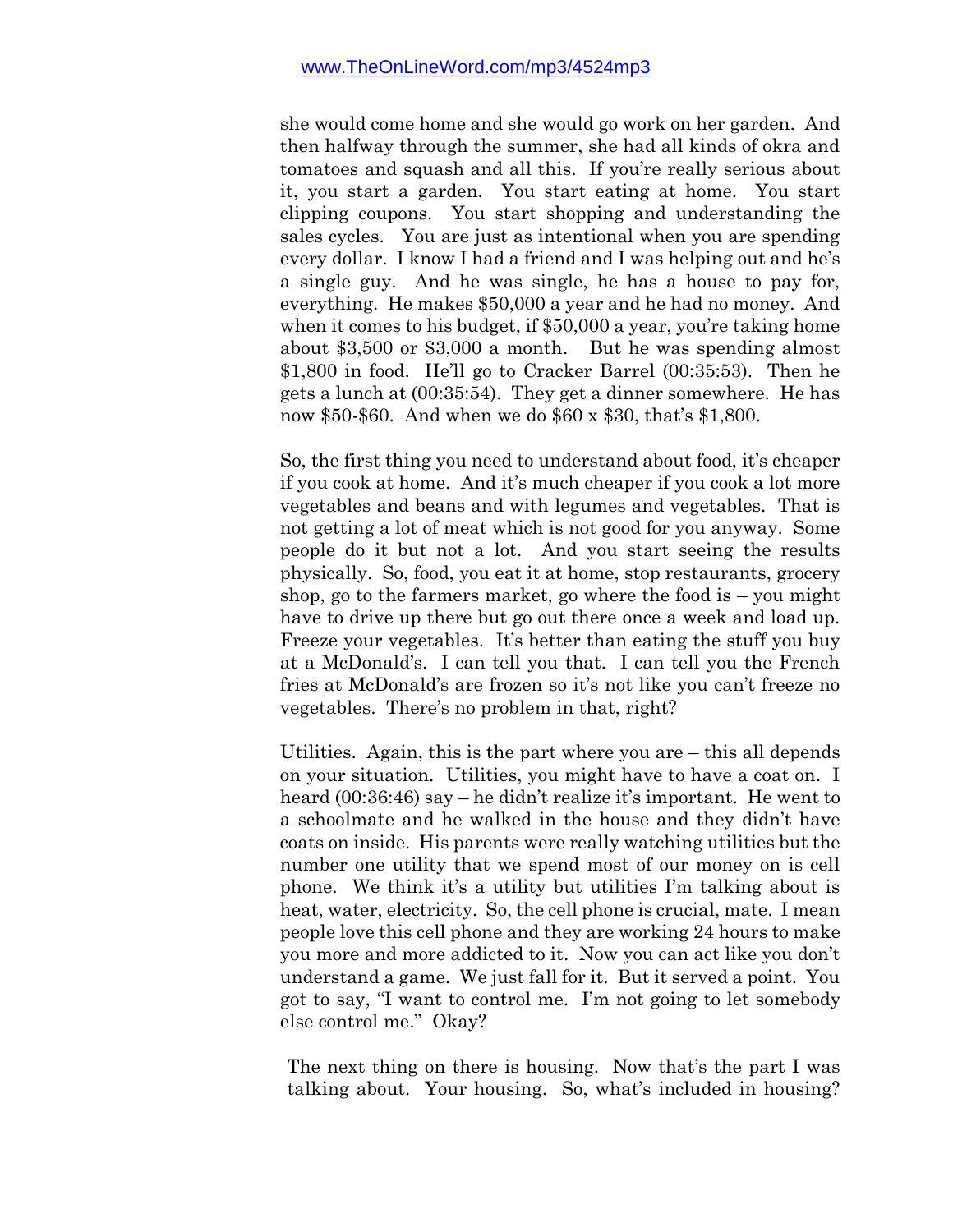HOA fees, PMI which is principal mortgage insurance. You got to understand that if you are spending more than 25% of your take home pay in your housing, you are overpaying. Now if your car is paid for and you have nothing on the line outside repair, and we will talk about transportation because you do have the effect in your repairs which the repairs of your car should also follow (00:37:52) of what that is but your housing is one and one thing that people look at as the asset. But your house is really not a liability to your owning. Now (00:38:00) your house is a liability until he's making money. That is a (00:38:03). That's an asset. But it's an asset truly because you can sell it and you get your money for it. Sometimes, you give more than you pay for. But it's a liability because you got to make a note every month. A mortgage payment. So, cash is coming up. You understand?

So, your goal is – and think about this for retirement, think about the fact that if you're at retirement, your house is paid for, you can automatically knock 25% of what you need to live because now, your house is paid for. That drops to maybe 10 because you got to pay the taxes on. So, even once you get to the point where you paid up all your, what I call consumer debt, you are paying the house off. You want to escalate even though the interest is not, you want to pay the house off. You want to be completely debt-free. Then you can escalate your savings.

The next line item is transportation. This is one thing where I know people that, "What kind of car can I buy at 5% or 10% of my take home pay?" That's a car you can afford. That's the essence of marketing. Marketing tells us just like with me, at a certain point, I didn't realize the car really mattered. I wish you all knew that. I did, I did. I mean really, I realized that and I felt so stupid about putting on a money the car can't get out off. I realized that because when I sold the car, I got nothing of value for all that money I put in. But that's to learn.

Listen, it's not a sin, it's not I call stupid to make a mistake once. Stupidity is you keep doing it over and over again. Now if I can afford – I mean to be honest with you, that's why certain cars, I can afford it. A car I want, but I can't buy certain cars because I just can't see the value in it. I can't see getting a car I can't drive. There are some cars you buy and they're the most expensive cars, you can't put all 5,000 miles on it. So, we all see these people riding around these roads in their Ferraris. They're paying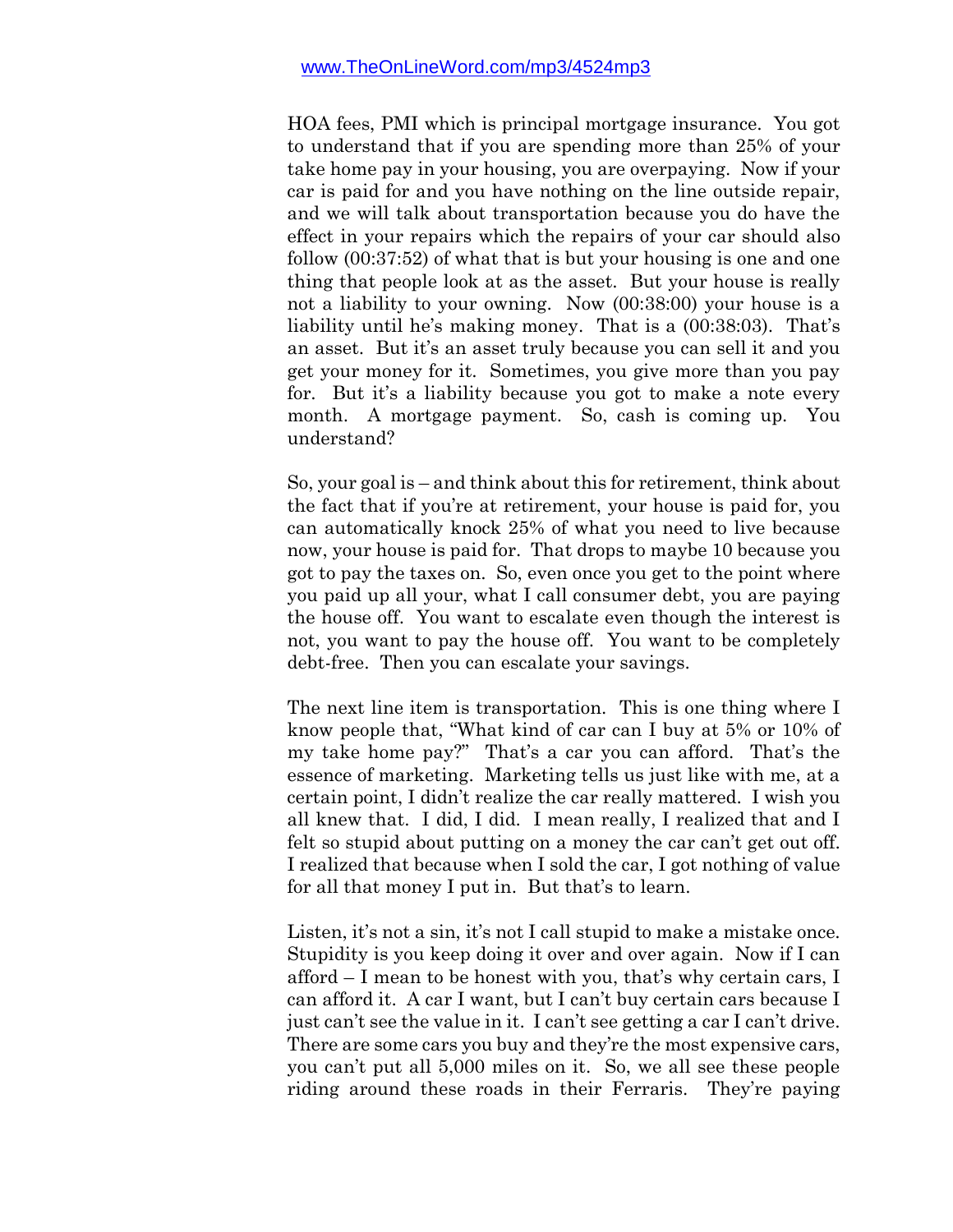\$300,000-\$400,000 for a car. It can't put 5,000 miles on it and when they sell it, they're going to lose half their money. So, why are they buying the car?

00:40:00

See what I'm saying? So, it's not the amount of money, they're doing the same thing a person would do in a car or a person going to buy a pair of Jordan's for their baby when they have no money. It's the same mentality. It is. There is something in your emotional state that makes you feel worthless without the stuff. It increases your personal value because you got something that somebody made. I hope you understand it because I want you all, when we get to the part by investing, I think everybody should be revved up, not the one to spend money until they have their money working for them and they are growing it on their financial journey.

I'm not saying once you get everything right, you got to be a scrooge, but let me tell you this, there's a freedom to want what you have. There's a freedom in contentment. So, I showed you the picture of the lady who gave away \$150,000.00. Now, unless you have given \$150,000.00 to a college, she is richer than you because she is able to give \$150,000.00 to a college and she gave another \$100,000.00 to the family when you read the whole story and she never made over minimum wage.

Health, now your health is important and that's a part of what you need. And your health starts with you taking care of your body. So, if you got on the right grocery list and a healthy grocery list, this won't be a huge expense but you got again 5% to 10%, you make a budget for that because that is something you need to have. But it really pays if you take care of yourself. If you exercise, eat right, and get rest and don't get upset.

I got a rule about getting upset. I don't really get mad unless I need adrenaline to fight. That's a rule I made. I did, I mean I made it about five years ago. I said listen, I'm not going to get mad because, and I'll give a little joke, but I remember the thing that was most just hit me with a ton of bricks. I got a daughter, right? And at this time, she was in high school but there was a viral video that went off, the girl had brought her daddy to school, right? And the boy was throwing French fries at the daughter, and so the dad took him outside, and they go, "You know, rough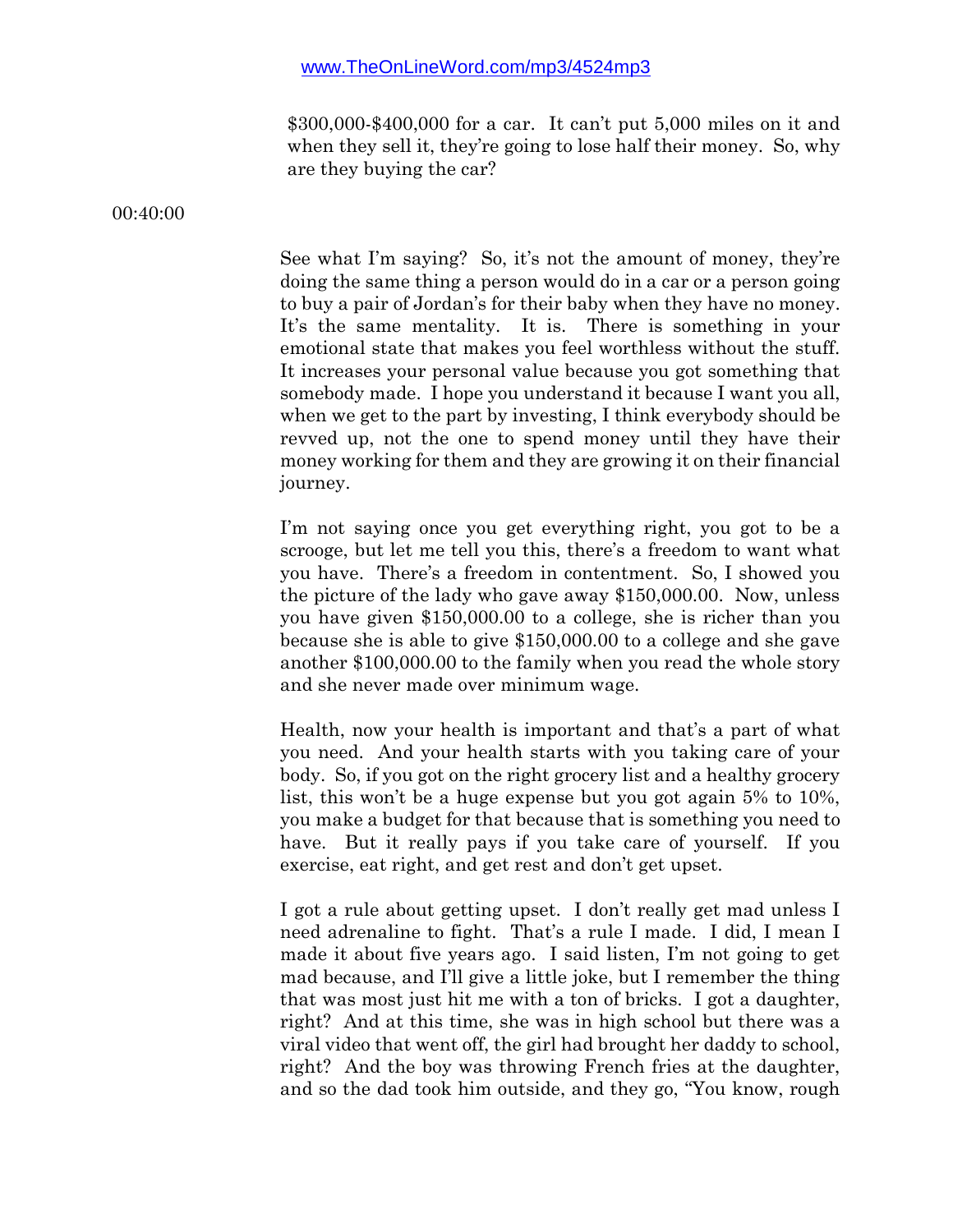the little boy up." The little boy knocked that daddy up. And he went down on the floor. He got knocked down so bad that one of his legs was stuck in the air. And the girl was like, "You knocked my daddy up." And at the point, I was like, "Man, I need to work out."

Because everybody got cameras now. You get knocked out at school, so my daughter is in school. I said, "Shoot, I've got to be ready to move." So, I started taking care of by body. And I'm 100% serious because my son came home one day, he had been working out and we used to tussle, right? And when he was a little boy, I used to toss him up and man, I was stressing with that rascal, too. That one's getting no grip and he was about to embarrass me. So, your health, if you pay attention to your health, there's benefits to that. There are benefits. And I'm telling you, I'm bringing my class reunion picture up here, man, people are not – listen, when you get at 50, man makes a huge difference. You're going to wish you have been doing what you're supposed to do.

Okay, the next thing is insurance. Now this is not fun to talk about, but it is needed. Listen, you need insurance. You need insurance of your property. And if you have a family and you have loved ones and you are married, then you need to have insurance for your spouse. Now, you got to marry right. I know we all look at those TV shows where people kill their spouse over \$100,00.00. You all should marry right. You all have seen it. I'm like, "Dang, \$100,000.00?" This kid isn't equating. But your insurance, you need to insure your stuff because that will protect the uncertainty. There's nothing worse when you have people, you know, the apartment kitchen on fire, they have no renter's insurance. While you're in a home, and your home burned down, no insurance, okay? So, insurance is a necessity to allow you not to have huge needs for cash because an uncertainty happened, okay?

Next, is recreational spend. These are ones, now, I know some people got gym memberships and all that, well I'm going to tell you, you can do more if you start walking 35 minutes of brisk walk and even an hour than you can going to the gym. So, if you got to cut, that mean you're going to have exercise. Push-ups, burpees, and walking will get you pretty much all your muscles working. Now, you're throwing sit ups, then you get the abs. So, you don't need a gym membership from that. You can do that outside, you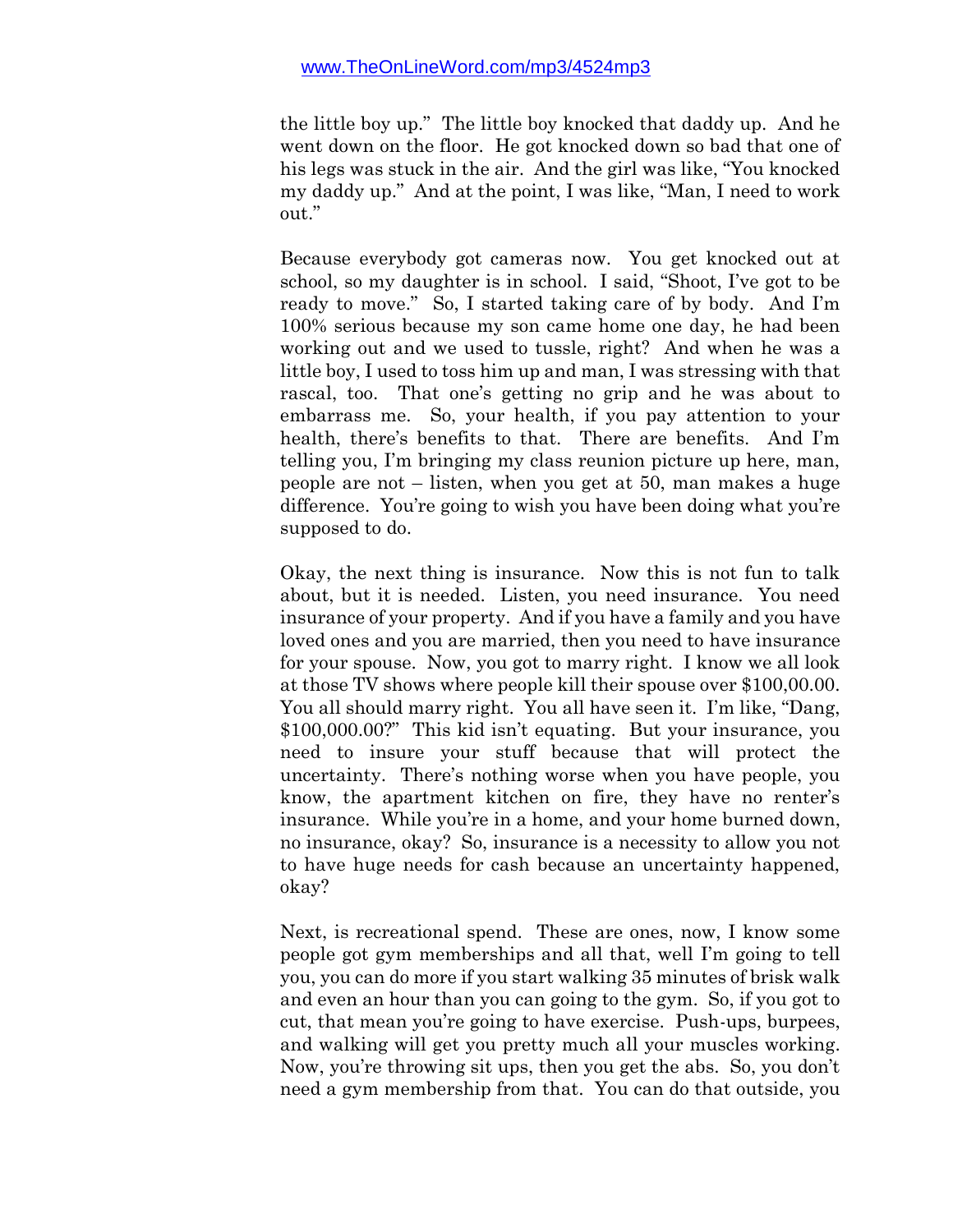can do it at a park, but recreational things, you know, should be at 5% to 10% personal spending.

Personal spending are things that you do within a 5% -- if you're in a budget, you don't want to get to bunk with especially if you're married where you're so tight and so focused that you don't allow personal health any leverage. Because sometimes, it's going to be sort of like culture shock to some people to get on a tight budget. You know, if you've married to a young lady and her daddy gave her everything she wanted, there's going to be culture shock. But here's the key, you get your significant other, your spouse, to buy in to the goal. And if you're consistent, they will be consistent and you hold everybody accountable. And you hopefully have a person who says, "This is what I'm going to do" and they have the character to do it.

That's more valuable in a relationship and it's more valuable to yourself. If you're not going to do something, just say you're not going to do it. I mean that's who I am, I'm like, "Look, you know, at this point, I'm not going to do that." Now, if it's something I need to do, then I got to be in my budget than pay somebody to do it.

00:45:03

Like, in my house, we all make agreements. Like, we got to list them all down. And I got a problem picking up doo-doo. I cannot – I mean I can't do a lot of changing diapers, to be honest. That's a weakness of mine. I'm sorry. So, I'm the garbage man. I take the garbage out, I put it up, take it out, I put it out and I pick no doo-doo, and I pick up the books. So, I get the books, so if you compromise with a person, they're not upset. So, when I come home and there's a little gift there, I was, "Yeah, I'll clean up all night."

So, lifestyle, entertainment, all that stuff is in that recreation and personal spending but either one still needs to be within 5% to 10%. So, you also have your emergency fund but if you're out of debt, if you're out of debt and you're doing this budget, because if you're in debt, and especially what I'm talking about, the debt I'm talking about is credit cards, student loans, those debts, not your house. Everything except your house, all that other stuff you want to minimize. You want to be on the low end of that percentage. You're going to be 5% of recreation, 5% on personal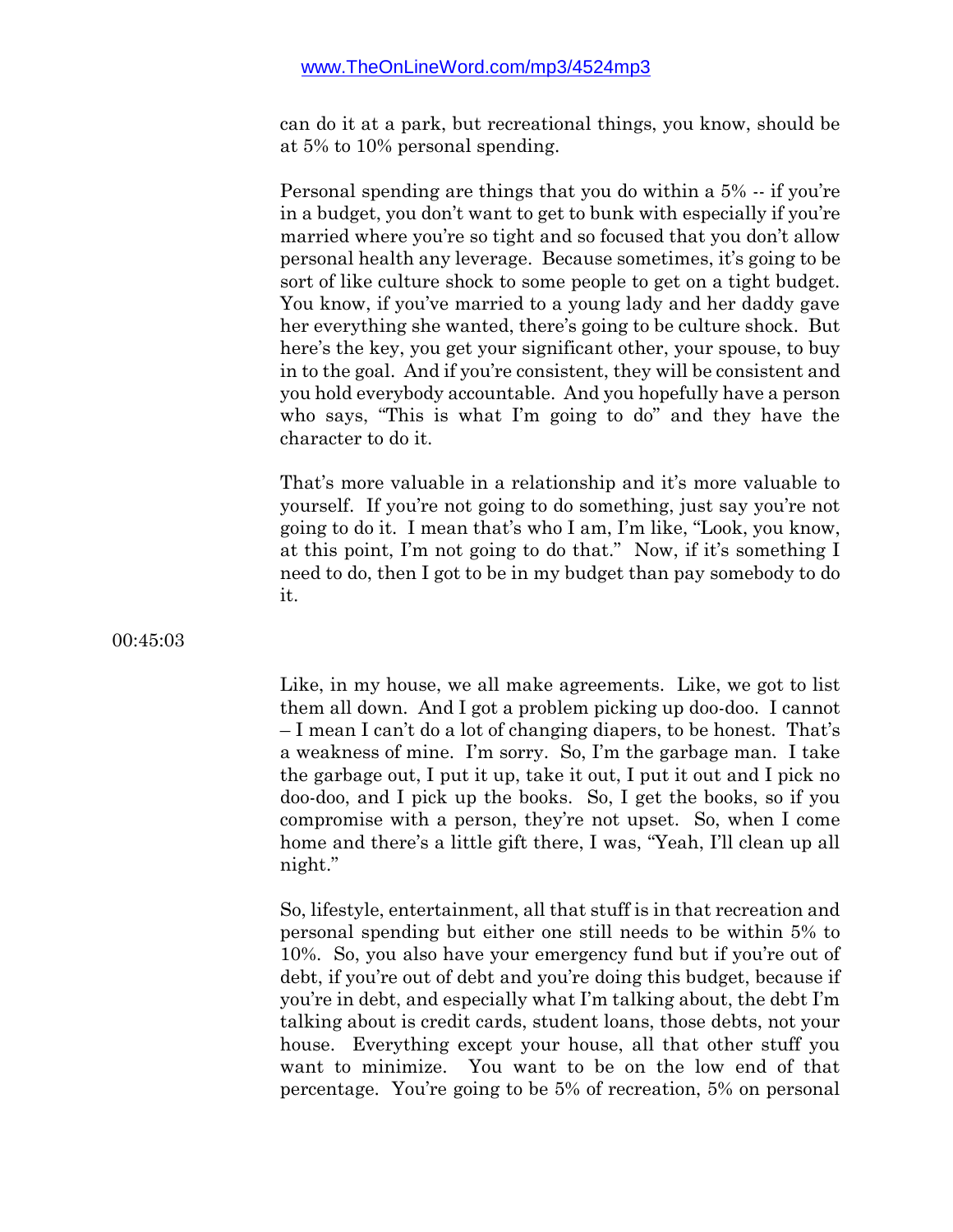spending, 5% to zero. And you want to put as much money as you can to get out of debt.

Because once you pay those credit cards out, you will see how your money is going to free up and how do we pay it all? We'll talk about it later, but you take the lowest balance and you start paying it all first. You pay the minimal everybody  $-$  it's a snowball effect. You pay the minimum on all the other debts and you take the lowest balance. If you've got something for \$500.00, you take that and you push all the extra money to get that \$500.00 balance off. And once you get there as soon as you can, then you go to the next and you push all the extra money to that.

Now, it gives you a sense of achievement and you can see your debt going away. But you don't necessarily – I don't recommend consolidation. Because there is a sort of an unhealthy comfort that comes when people think they got one note. You would think they would take all the extra money and pay that consolidated loan off faster. But that's not what happens. You know what happens? They take that extra money and go in more debt. And they go, "Oh, my Lord," that's why I have me also – even with people who were taking equity out of their home in the first home bubble in 2006 and 2007, that's what they were doing.

Now, your debt is your biggest hindrance to you becoming financially independent. Besides you manage your money. But I'm saying that's the line item. If you can get down to where you only have a house note, and once you get that paid off, you can now have the freedom that you're asking for where you can direct your money and you can keep it. But all of these tools I've given you are really important, the financial statements are important, the budget is important.

So, this is what everybody is going to do in this class, we're going to take our monitoring of our expenses and we'll create a budget. And the budget is you're going to put the priority based on these, and where there are things that you can cut in your needs, you're going to do that. Meaning, if you can get your electric bill down and wear a jacket and some warmers in your house, do it. If you're married, you can just cuddle up more. You all just sit close together. You know? But, look at all the line items. And even if you could say 10%, if you find 10% saving across the board, when you look at your incomes, so let's say you bring home \$4,500.00 a month, if you're able to save 10% across the board and you're not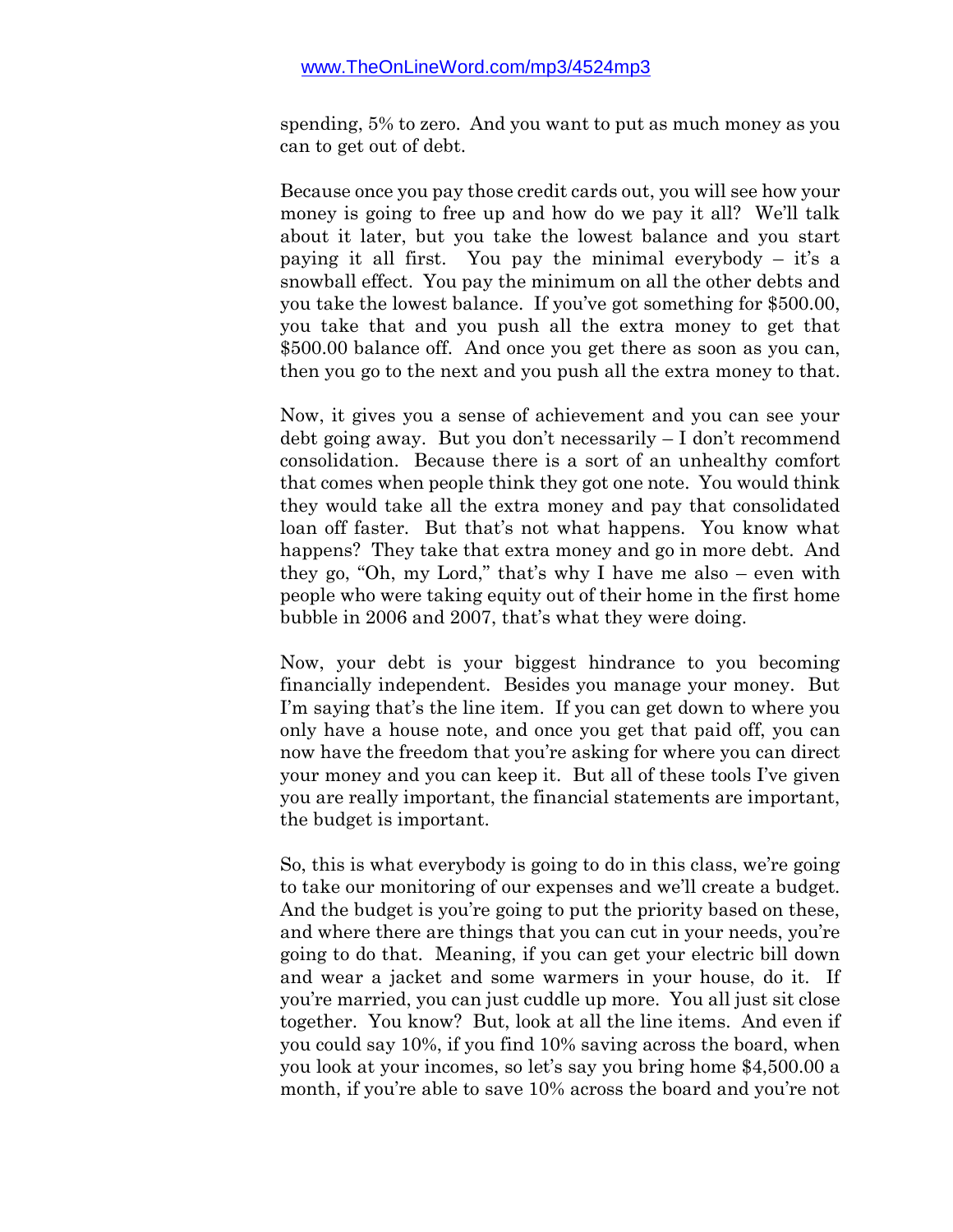going to be able to save all your mortgage, that's going to be fit. It may be your car, if you've got a car note, but if you can save 10% for your travel and gas, you know, you get a free in your carpool. Gas isn't cheap now, but wherever you can find, when you look at your budget, if you save 10% across the board, you would then save \$450.00. Now, if you stop doing things like eating out, you will save a whole lot more.

You still have brown bagging it, taking your lunch. Listen, that lunch out, now most people are working and living at home, so takeout should be down but eating out is one of the biggest expenses. People making bad decision on cars and old panels of house and clothes. I know of lady's clothes is a big deal, most guys, before they get married, they got like three or four pair of pants, you know? But again, you got to reach your goal. And once you reach your goal, your freedom will be there. But here's the thing, once you reach your goal, your (00:49:09) would turn to something different, and it won't be that same pull on you to buy the stuff. It's not going to be sad, it's like liberating, you know? It's crazy, you know, because my car is five years old. All my cars are four and five years old. That's crazy, that was on (00:49:24) on some people. But some people who said, "Man, you're crazy. You got around four or five-year-old car."

I have one friend who got mad at me, "Man, what are you doing at work?" I do under (00:49:37). So, remember, assignment four is to do your budget, okay? And we'll go start talking about understanding investment on the next class but we're going to do our budget and we're going to do what's called fix a sick budget. Now, I'm talking much about this because I want to give to stewardship but in some case when you do your budget, if you have income problems, you have to make more money. If you find that your bulk of your budget has been consuming just your needs.

00:50:00

If you don't have any debt, then you got earn more money or you got to change your lifestyle. Now, if you don't have a house note, then you got to earn more money. If you have no credit card debt, no house note and your money is at a point where you can barely make it, you got to earn more money.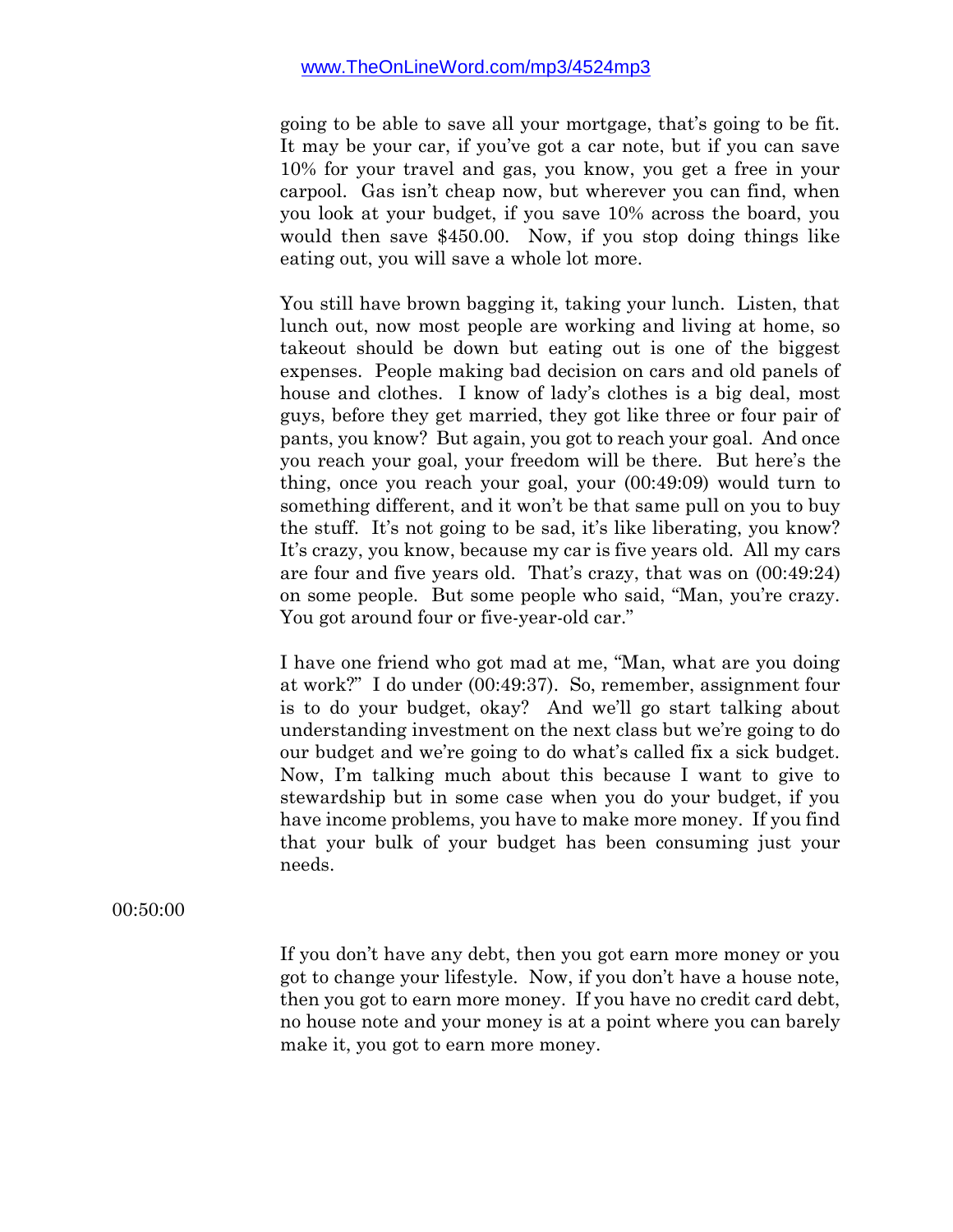Here's the good news. There are so many opportunities of inhome jobs now. Anybody here has a business that work running out of their home, like customer service? We got one person. Yeah, two. You know, there are jobs, customer service and things like that and I'm going to research some of that, but you can research it. I mean, you can talk to friends, but there are things that if you have a talent, you have to find a way to monetize your talent.

So, do the budget and we're going to heal the sick budget. We will talk about those line items a little bit more, but then we will get into investing 101. Did everybody understand everything about the vision? And you also are supposed to bring your financial state. So, you can go online. If you have those apps, a lot of those apps will automatically pull the financial statement if you input the information.

But that's really key, because that's going to show you your movement. Any questions? Say it again? Oh, I'm sorry. I said three things to a budget, okay? So, it's income, expenses, and you always put your actual income, expenses and your actual. So, here's the way it looked. Can you put that budget back on there? Thank you. I kind of got off track. Put the budget back on there, that budget sheet.

When you have a budget, you have your expenses, right? You have your income. Your budget items are what you decide you're going to spend on every category. That's your budget items. So, let's just say your house note is a thousand dollars. Now I'm going to say that's what's you're going on budget, right? And then you say, "My utilities last month were \$100,000.00." You said, "Well, I'm going to try to get down to \$90,000.00. I'm going to cut the temperature down," and you're going to budget \$90,000.00.

Let's say if your car note is going to be fixed, but if your car note is more than the 10% allowed for car notes, for transportation, you're spending more than 10% depending on how deep your home, nothing is safe. You may have to sell your car and get a bucket to drive. That's what Dave Ramsey – he called it a Hoopty. You want to get a reliable car because sometimes we overspend on cars.

If you ride a Lexus paying \$1,600.00 or \$600.00 dollars, \$700.00 dollars a month and you are upside down your budget, you may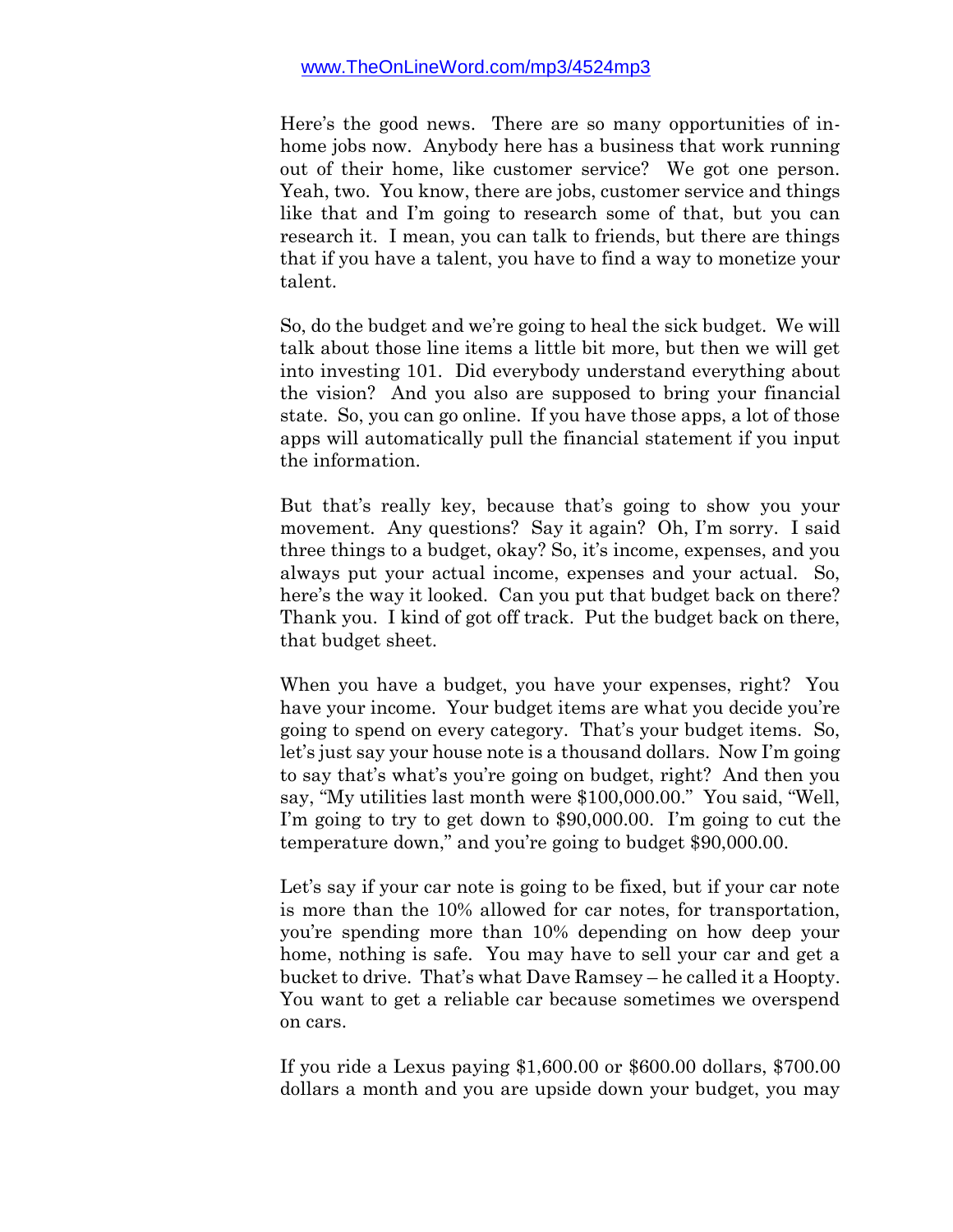have to go to \$300.00 a month car. But guess what? If you do that and you're able to get your funds or you can go back and buy what you want and you should be paying cash for a car.

I heard – I had a young lady in my job telling me how her friend told her, she doesn't care about how much the car costs. She makes a good living. She doesn't even negotiate. She doesn't even ask, she's on a car note. The worst thing you can do is not look at your statement and see what you're paying for the car. Never negotiate a car based on the car note. You negotiate the cost of the car based on what you're paying for including interest. Everything on the car is negotiable.

But if you're upside down and you're able to sell the car; if you're too upside down, sometimes you got to wait it out. But if you're not upside down, you can sell the car. Then it's better for you to sell it and get something more affordable, okay? So those are the three things; income, expenses and the actual amount. You got the budget amount and the actual amount. You have to put the actual amount every time you line your budget at the end of the month.

So, whatever your budget, it's what your plan is. Your budget amount is your direction, that's you telling your child who's your daughter, "Go over there and sit down." Now, if you don't budget, your child is running around with your money; just running around, tearing up everything. You want to direct your money. Any questions on that? Any questions? The budget amount is what you're directing your money to spend for that month and we're going to do it every month and we're going to watch. We're going to watch our tracking because we have everything on our different apps and you track to see what you're doing.

If you saw you spend a lot of money at a quick trip or you spend a lot of money at Starbucks and you're at a Maxwell House, you go from \$4.00 to \$25.00 in a cup. Any other questions? No other questions? All right then, well, we went 18 minutes over but it's all right. Now, I want everybody to make sure they got the assignment and make sure you have everything to me about 12 midnight. You should have had it. So, I'm giving you, you go home and email it. And the email again is or [rendermymoney@gmail.com.](mailto:rendermymoney@gmail.com) Your church, [rendermymoney@gmail.com.](mailto:rendermymoney@gmail.com) All right, thank you.